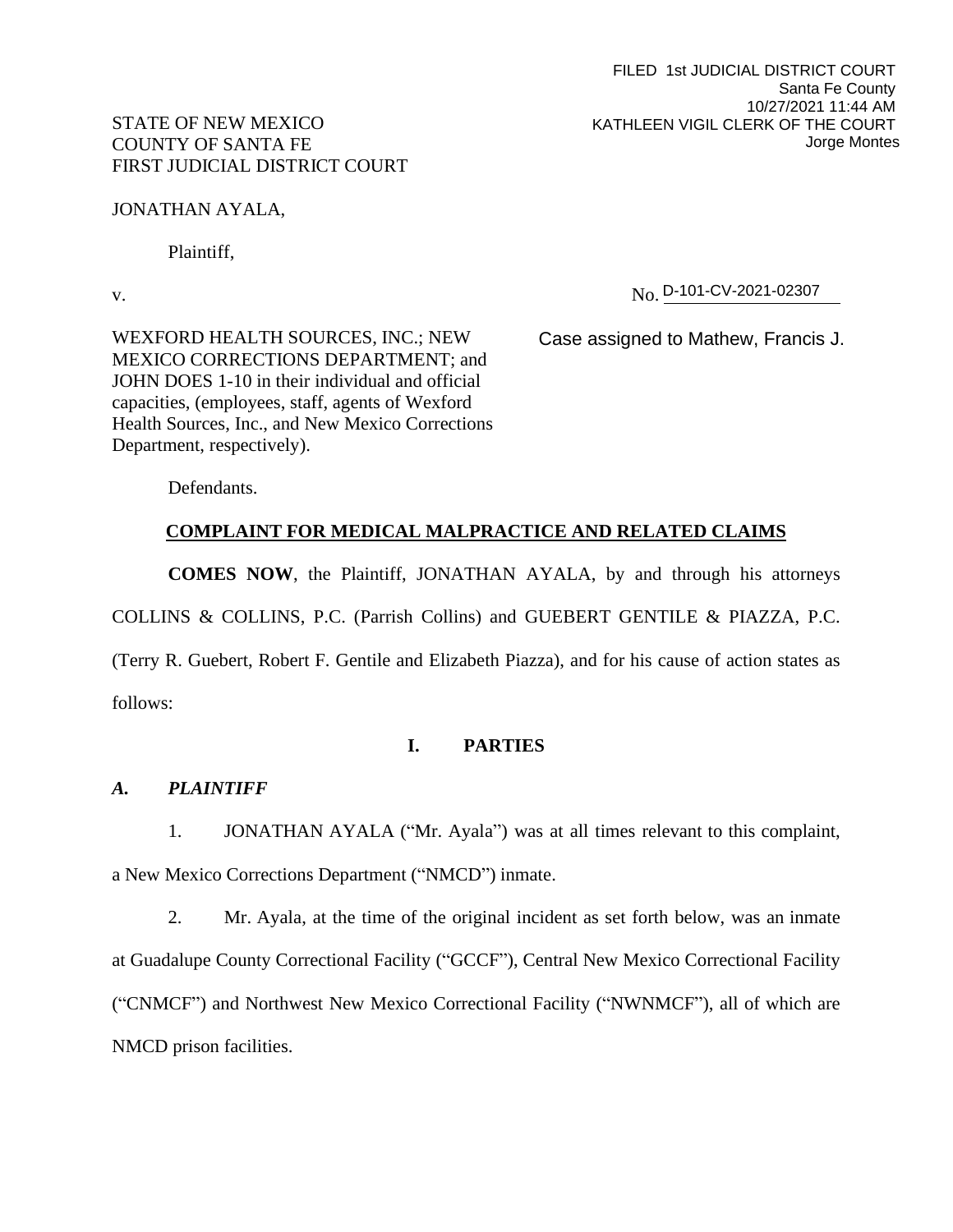3. Mr. Ayala is no longer in the custody of NMCD and is currently residing in Santa Fe, New Mexico.

## *B. NEW MEXICO CORRECTIONS DEPARTMENT*

4. DEFENDANT NMCD, GCCF, CNMCF and NWNMCF are entities of the State of New Mexico.

5. GCCF at times relevant to this Complaint was operated by The Geo Group, Inc. ("GEO").

6. CNMCF is operated by NMCD.

7. NWNMCF at times relevant to this Complaint was operated by CoreCivic of Tennessee, Inc.

8. NMCD retains ultimate authority and responsibility over GCCF all NMCD correctional facilities which are operated in accordance with NMCD rules, policies and procedures.

9. NMCD is responsible for contracting of medical services for all NMCD facilities including GCCF, CNMCF and NWNMCF.

10. At all material times, NMCD acted through its employees, staff and agents.

11. NMCD DEFENDANTS have a duty to provide for the safety and security for those it incarcerates.

12. NMCD governs GCCF, CNMCF and NWNMCF, while independent contractors carry out discrete duties at the discretion of NMCD.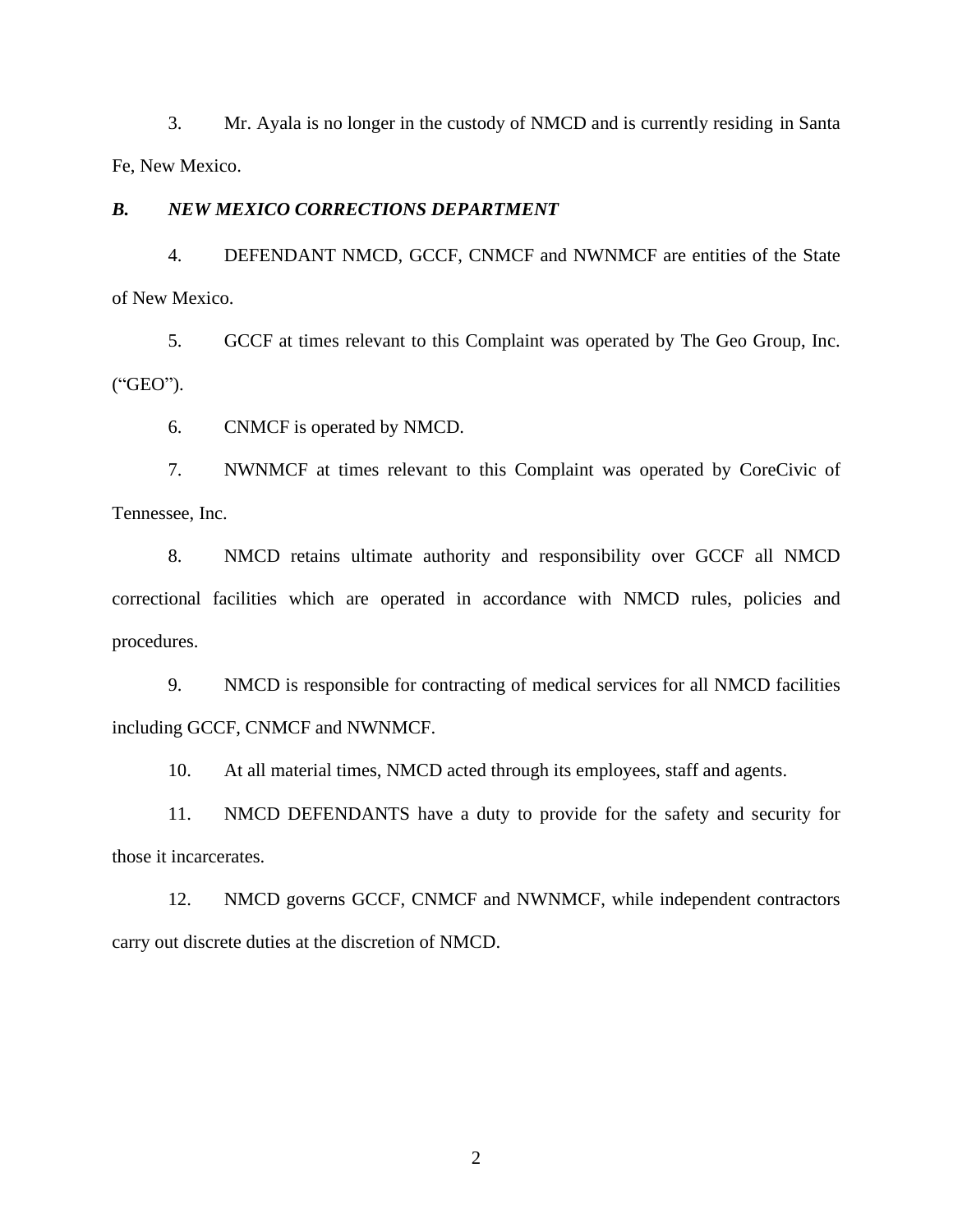## *C. WEXFORD HEALTH SOURCES, INC.*

13. The contract for prison medical services between Wexford Health Sources, Inc. ("Wexford") and the State of New Mexico, Professional Services Contract ("PSC") # 20-770- 1200-0043, was, upon information and belief, executed in Santa Fe, New Mexico.

14. Wexford is foreign profit corporation registered to do business in New Mexico whose registered agent is in Hobbs, New Mexico.

15. Wexford is neither a local public body nor a state employee under NMSA §41-4-  $7(F)$ .

16. John Doe named employees, staff and agents will be collectively referred to as Wexford DEFENDANTS.

#### **II. JURISDICTION AND VENUE**

17. All acts complained of herein occurred in Guadalupe and Grants Counties, New Mexico.

18. A Tort Claims Notice was timely sent on 3/17/21 and 7/7/21, respectively. **PEX 1 & 2**.

19. Mr. Ayala is not imprisoned at the time of filing of this Complaint so 42 U.S.C.A. § 1997e and N. M. S. A. 1978, § 33-2-11 do not apply.

20. Jurisdiction over Wexford is proper in New Mexico State District Court due to lack of complete diversity of named DEFENDANTS under 28 U.S.C.A. § 1332.

21. Jurisdiction and venue are proper over Wexford's employees, staff, and agents 1- 10 pursuant to NMSA § 38-3-1 (A) or due to lack of complete diversity of named DEFENDANTS under 28 U.S.C.A. § 1332.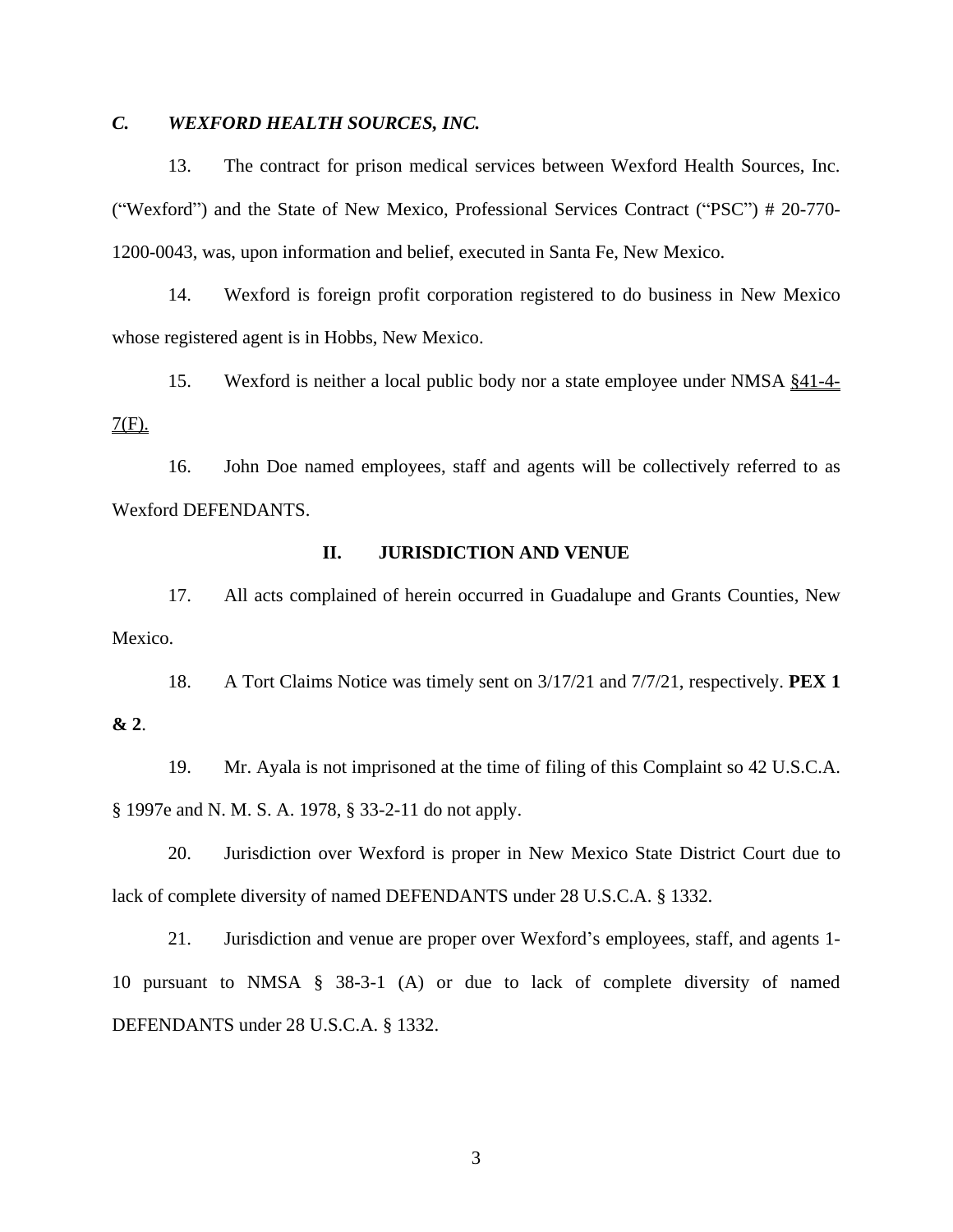22. This Court has jurisdiction over the subject matter of Mr. Ayala's New Mexico Tort Claims Act claims against the State of New Mexico and New Mexico Corrections Department and John Doe employees, staff, and agents under NMSA § 41-4-18, NMSA § 38-3- 1 (A) and NMSA §41–4–6, NMSA §41–4–9 and NMSA §41–4–10.

23. Jurisdiction over all parties and claims are proper under Article II, § 10 of the New Mexico Constitution and the law of negligence under New Mexico law.

#### **III. STATEMENT OF FACTS**

#### *A. MEDICAL FACTS*

24. Jonathan Ayala was at the time relevant to this complaint a 26-year-old male NMCD inmate.

25. Mr. Ayala had a significant history of intravenous drug abuse with suboxone.

26. As of 01/26/2021, Mr. Ayala reported fever which was at that time 3 days in duration. Mr. Ayala was noted to have tachycardia, tachypnea and a lab investigation done revealed leukocytosis.

27. All Persons who inject drugs exhibiting signs of systemic infection including fever, tachycardia, tachypnea, hypotension, and leukocytosis, should be referred to an emergency department or admitted to an acute care hospital for blood cultures and a full history and physical examination to determine the source of potential infections including infective endocarditis.

28. Wexford medical providers failed to refer Mr. Ayala for further evaluation of fever with signs of systemic infection like tachycardia, tachypnea, leukocytosis in the setting of intravenous drug usage on 01/26/2021.

29. Mr. Ayala also had signs and symptoms that necessitated further evaluation during his subsequent visits from 01/27/2021 to 02/02/2021 as noted below. However, Mr. Ayala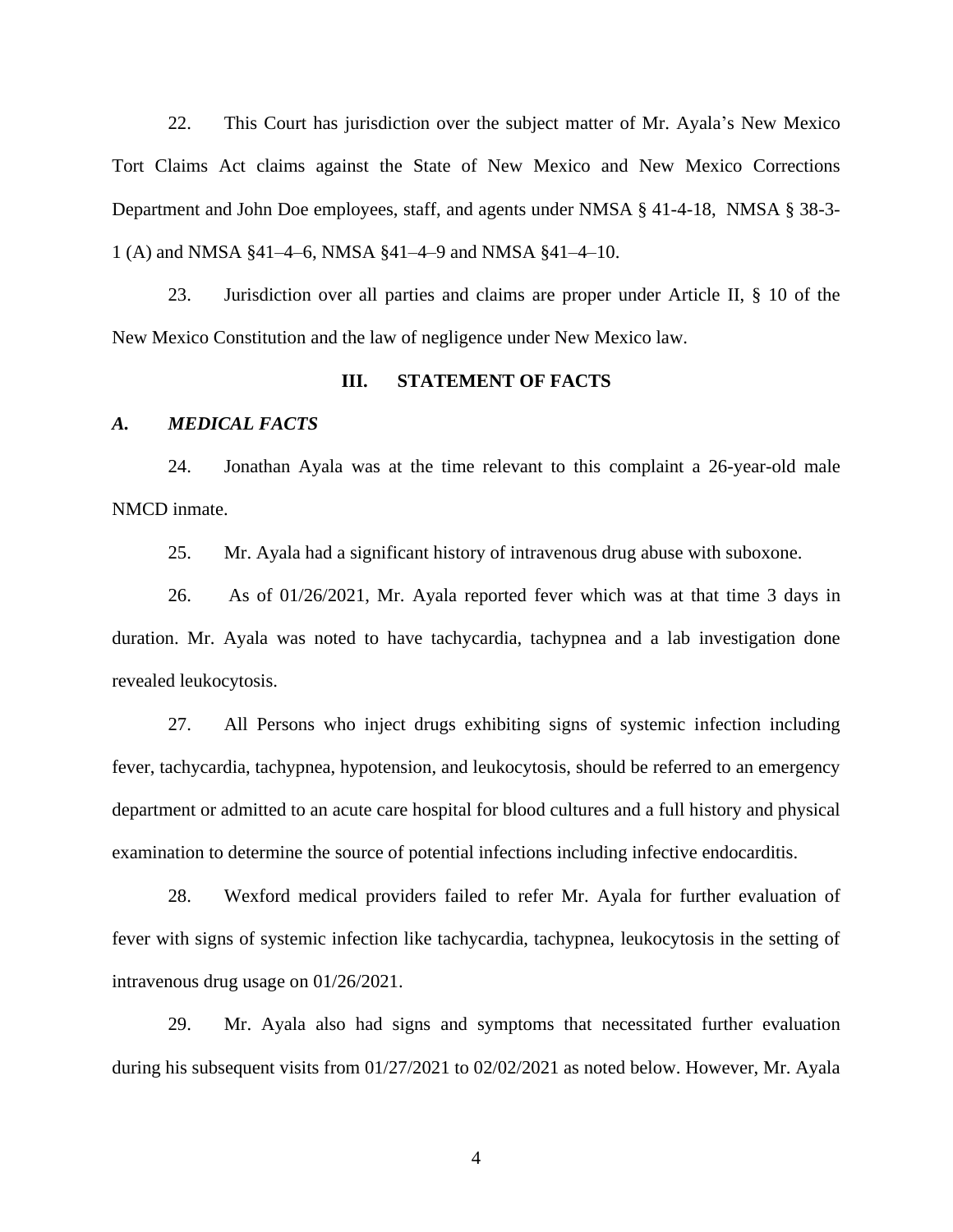was not appropriately referred for further evaluation during the period from 01/27/2021 to 02/02/2021.

a) On 01/27/2021, Mr. Ayala had a welfare check at which time he stated that he was unable to the bathroom for several days. Vitals were noted as BP 116/57, pulse 117, respiratory rate 20, SpO2 99%. Physical exam was positive for macular erythema in bilateral upper extremities. He was diagnosed with viral infection, urinary tract infection and drug reaction – rash and was ordered TMP SMZ DS twice daily for 3 days.

b) On 01/28/2021, Mr. Ayala had a progress visit at which time he reported body aches, nausea, and headache.

c) Lab investigation done on 01/29/2021 revealed elevated levels of WBC 12.12 and decreased levels of platelets 99.

d) On 01/31/2021, Mr. Ayala complained of weakness. He also complained of diarrhea, vomiting, pain to mid spine on palpation and sharp neck pain.

e) On 01/31/2021 at 1440 hours, vitals were noted as BP 131/79, heart rate 140 and temperature 99.0.

f) On 02/01/2021, Mr. Ayala had an interdisciplinary progress visit/ follow up secondary to IVDU with report of infection initially at the left side of his neck. Vitals were noted as BP 117/80, pulse rate 124, respiratory rate 22, temperature 99.8 F, SpO2 93% on room air. He was assessed with IVDU/ related acute hepatitis and was advised Doxycycline 100 mg per oral twice daily for 10 days; Rocephin 1 gram IM x 7 days and. APAP 325 mg per oral every 6 hours x 3 days.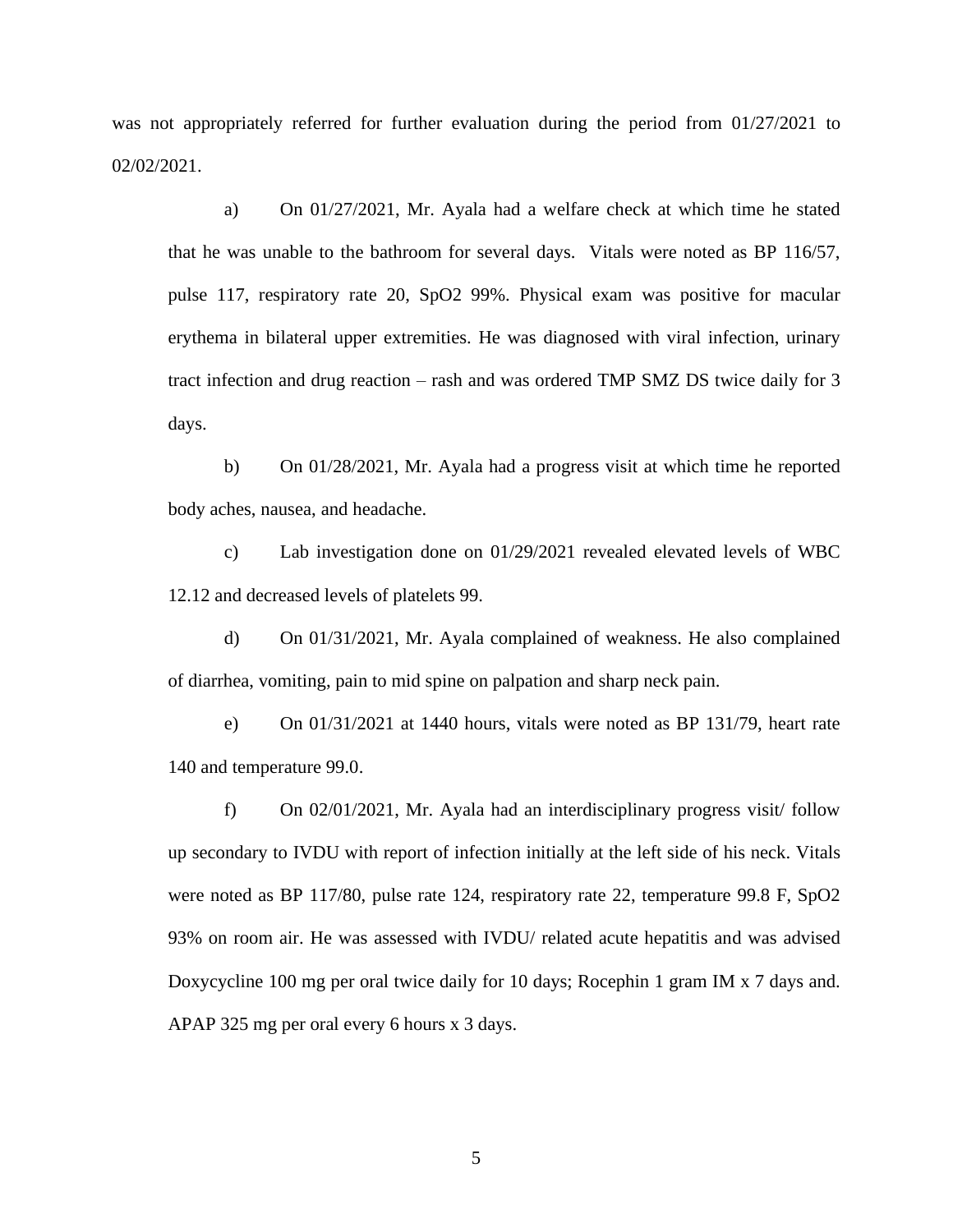g) On 02/02/2021, Mr. Ayala had an interdisciplinary progress visit as he was unable to ambulate for IM injection. He was wheeled down to medical by a nurse. He was alert, awake and oriented x 3, ambulated with decreased movement bilaterally to lower extremity. Mr. Ayala reported extreme pain bilaterally in his lower extremities.

30. Mr. Ayala was finally transferred to UNMH emergency department on 02/03/2021.

31. The following medical providers (hereinafter "DEFENDANT MEDICAL PROVIDERS") failed to conduct proper diagnostics, failed to conduct a differential diagnosis, and failed properly refer Mr. Ayala out for proper diagnostics despite clear signs of a serious emergent infection and the risks of endocarditis under the circumstances:

a)

b)

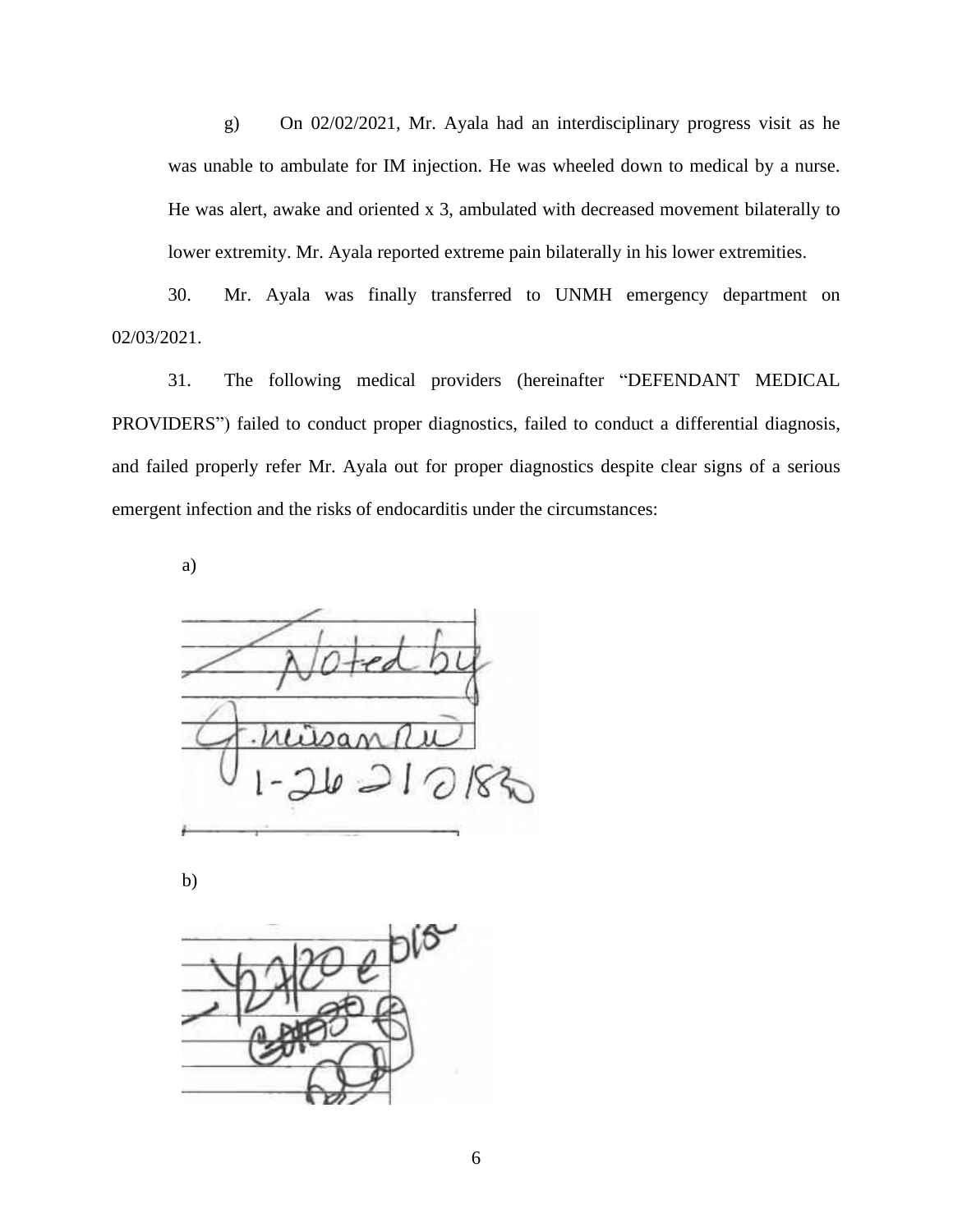

 $\mathbf{d}$ 

c

 $W$ 

 $e)$ 

| $\epsilon$ )                                 |                                                       |
|----------------------------------------------|-------------------------------------------------------|
| rovider's Signature<br>nan<br>oted by<br>ij. | $1 - 26 - 2020$<br>Date/Time<br>Date/Time $1 - 26.20$ |
| f)                                           |                                                       |
| Provider's Signature<br>Noted by             | $-2$<br>Date/Time<br>Date/Time                        |
| g)                                           |                                                       |

| S |  |  |  |
|---|--|--|--|
|   |  |  |  |
|   |  |  |  |
|   |  |  |  |

| Provider's Signature | Date/Time | $\overline{\phantom{a}}$ |
|----------------------|-----------|--------------------------|
| Noted by             | Date/Time |                          |

 $g)$ 

| Provider's Signature | $26 - 71$<br>Date/Time |
|----------------------|------------------------|
| K.BurtramIVN         | 1262102200             |
| Noted by             | Date/Time              |

h)

| Provider's Signature | Date/Time $( - 27 - 2)$     |  |
|----------------------|-----------------------------|--|
| Noted by K. WUSann   | Date/Time $1 - 27 - 101046$ |  |
|                      |                             |  |

i)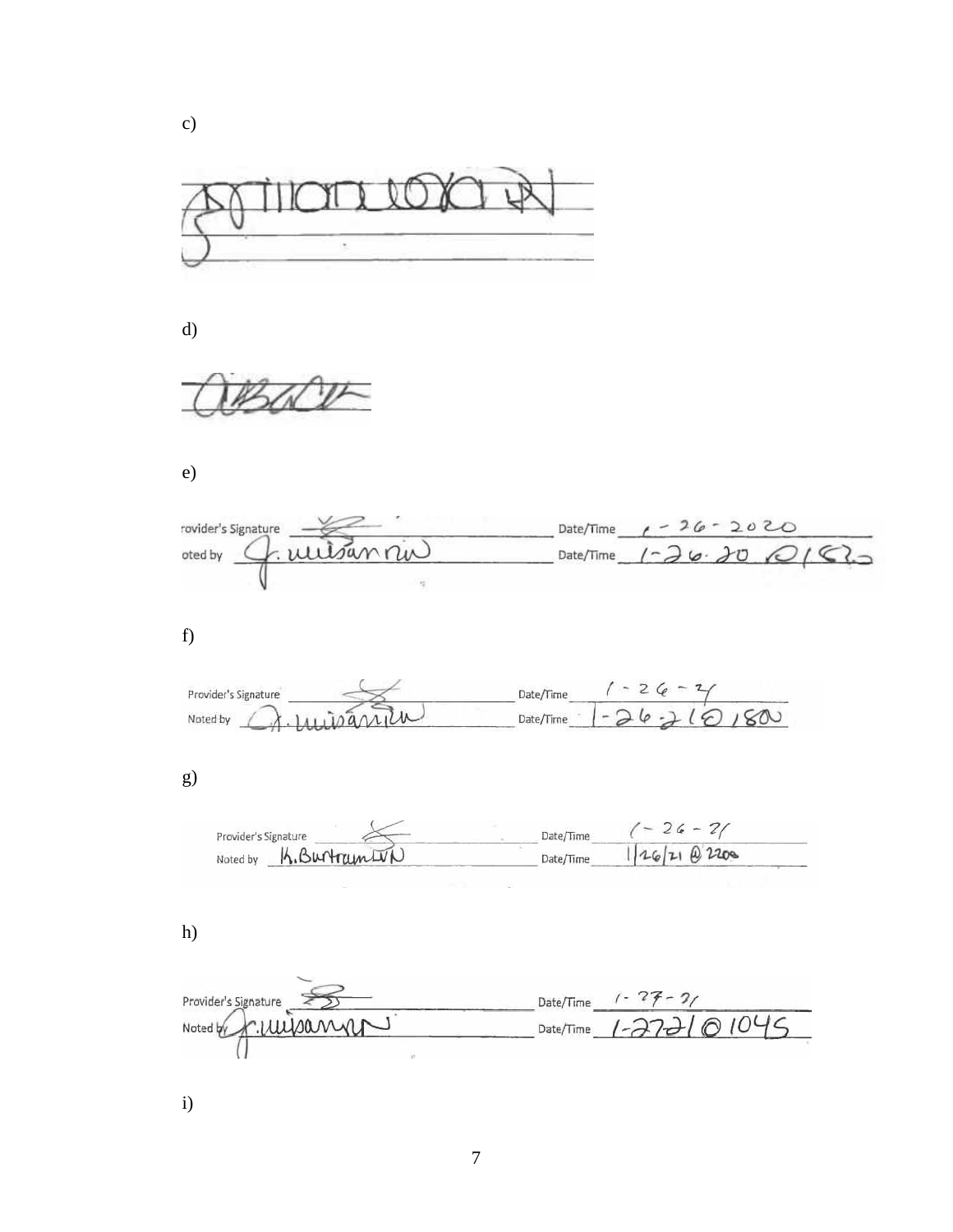$\frac{c^{\frac{1}{2}}}{21}$  1405  $\mathscr{L}_{\mathcal{S}}$ Date/Time Provider's Signature Noted by Date/Time

j)

| Provider's Signature    | $2 - 1 - 21$<br>Date/Time     |
|-------------------------|-------------------------------|
| Noted by Zrasoafrer LAU | Date/Time 22221<br>$11.30$ am |
|                         |                               |
| Allergies:              |                               |

k)



l)



m)

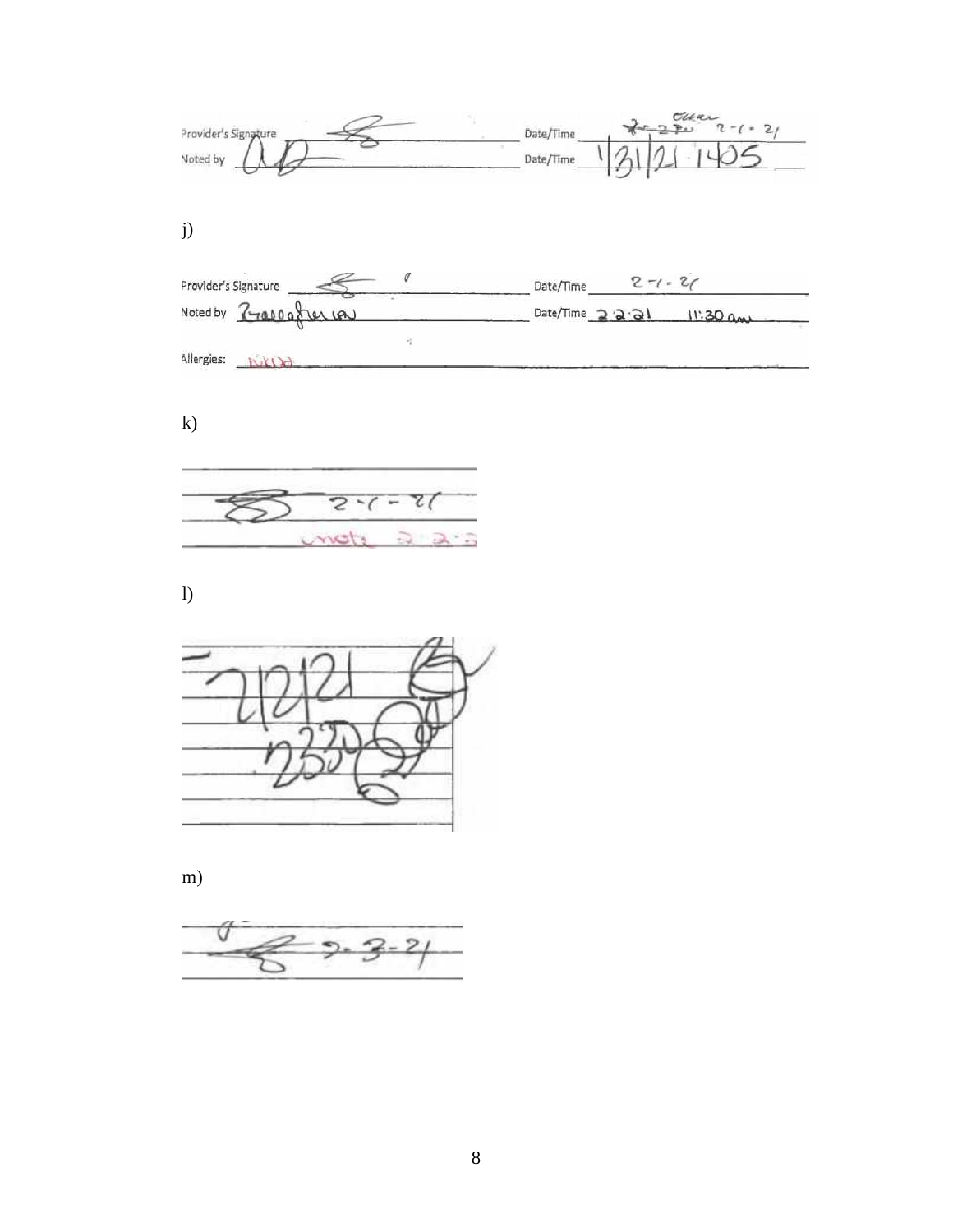white

32. The failure to conduct proper diagnostics or refer Mr. Ayala out for diagnostics was grossly negligent, reckless, and deliberately indifferent to the health and safety of Mr. Ayala.

33. The result was an easily avoidable delay in diagnosis of infective endocarditis resulted in severe sepsis secondary to presumed bacteremia, multiple pulmonary septic emboli, splenic infarct and multiorgan failure - acute heart failure & acute kidney injury.

34. Mr. Ayala was hospitalized at the University of New Mexico Hospital (UNMH) from 02/03/2021-04/13/2021.

35. Following release from UNMH, Mr. Ayala was transferred to the Long-Term Care Unit at CNMCF where he remained until his transfer to NWNMCF.

36. Mr. Ayala has suffered severe and permanent damage to his heart and other organs.

37. Mr. Ayala suffered extreme pain, which was deliberately and callously ignored by Wexford acting through its employees, staff and agents.

38. Since his transfer to NWNMCF, Mr. Ayala's medical condition had been neglected further necessitating an additional Tort Claims Notice. **PEX 2**.

### *B. FACTS SPECIFIC TO NMCD DEFENDANTS*

39. NMCD DEFENDANTS have a duty to reasonably and prudently operate the medical facility within GCCF.

n)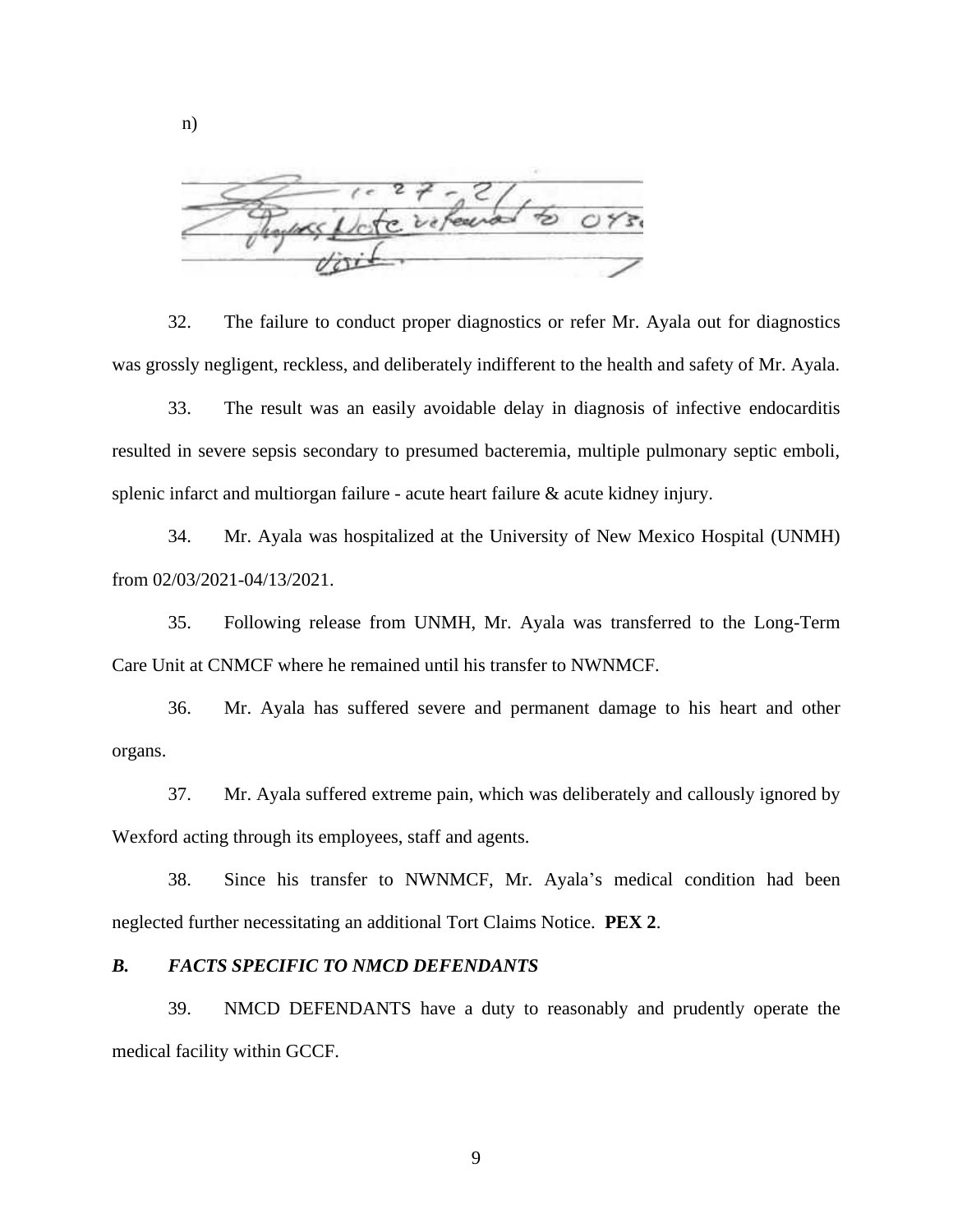40. NMCD maintained authority over its contractors, including those named in this COMPLAINT.

41. NMCD has the authority to terminate contracts with independent contractors with or without cause.

42. Any of the named NMCD Defendants can intercede on behalf of NMCD if independent contractors are not appropriately caring for NMCD inmates.

43. Any of the named NMCD Defendants can intercede on behalf of an inmate to act on a medical grievance.

44. None of the above named NMCD Defendants interceded to protect inmates from gross and reckless medical negligence at GCCF.

45. NMCD is solely responsible for the medical grievance process.

46. NMCD is supposed to work with Wexford in addressing and/or resolving inmate medical grievances.

47. NMCD routinely ignores medical grievances.

48. NMCD routinely destroys medical grievances.

49. NMCD routinely fails to process medical grievances correctly.

50. When medical grievances are addressed, NMCD routinely and without medical justification, finds against inmates filing medical grievances.

51. NMCD in reckless disregard and deliberate indifference to the rights of inmates failed to act on medical grievances filed by inmates at GCCF.

52. During the term of the PSC, NMCD did not find in favor of a single NMCD inmate housed at GCCF.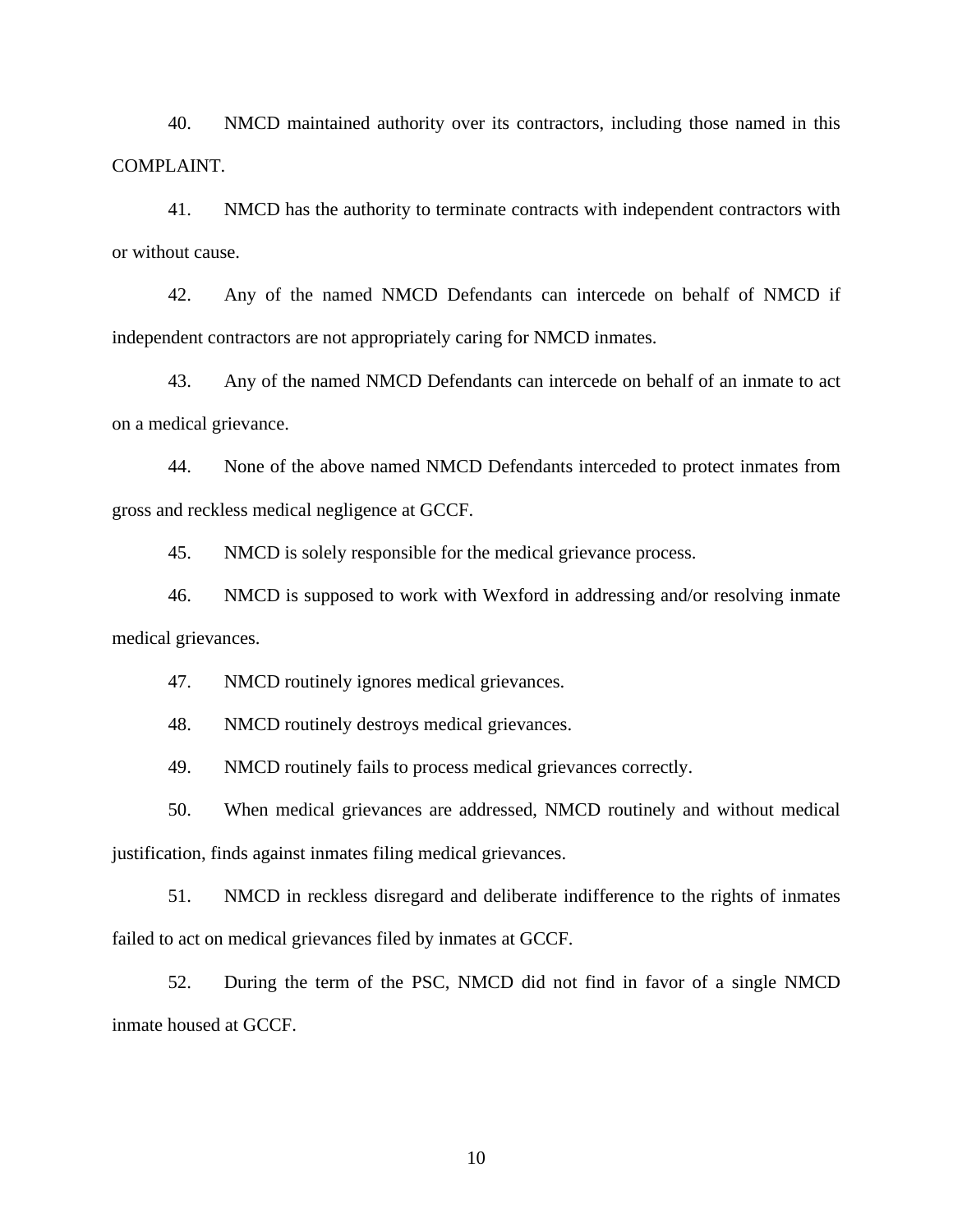53. NMCD does not consult with objective medical experts in the review of medical grievances.

54. The decision of whether to substantiate a medical grievance is made by nonmedical NMCD personnel.

55. DEFENDANT STEVE MADRID is instrumental in the denial of medical grievances.

56. NMCD's medical grievance abuses outlined above lead directly to the gross and reckless medical neglect of inmates, including Mr. Ayala.

57. NMCD's medical grievance abuses outlined above are a proximate cause of injuries related thereto**.**

58. NMCD's medical grievance abuses create an unsafe environment at NMCD facilities including GCCF under NMSA §41-4-6 and constitutes negligent operation of a medical facility under NMSA §41-4-9.

59. NMCD DEFENDANTS, by and through its employees, staff and agents, knew of Mr. Ayala's medical history, IVDU history and consequent risks of infection and endocarditis and with wanton, willful and deliberate indifference ignored

60. ALL DEFENDANTS, including as of yet unidentified JOHN DOE DEFENDANTS, individually knew of PLAINTIFF's medical history, IVDU history and consequent risks of infection and endocarditis and with wanton, willful and deliberate indifference ignored his medical grievances and deliberately refused to provide necessary and proper medical care.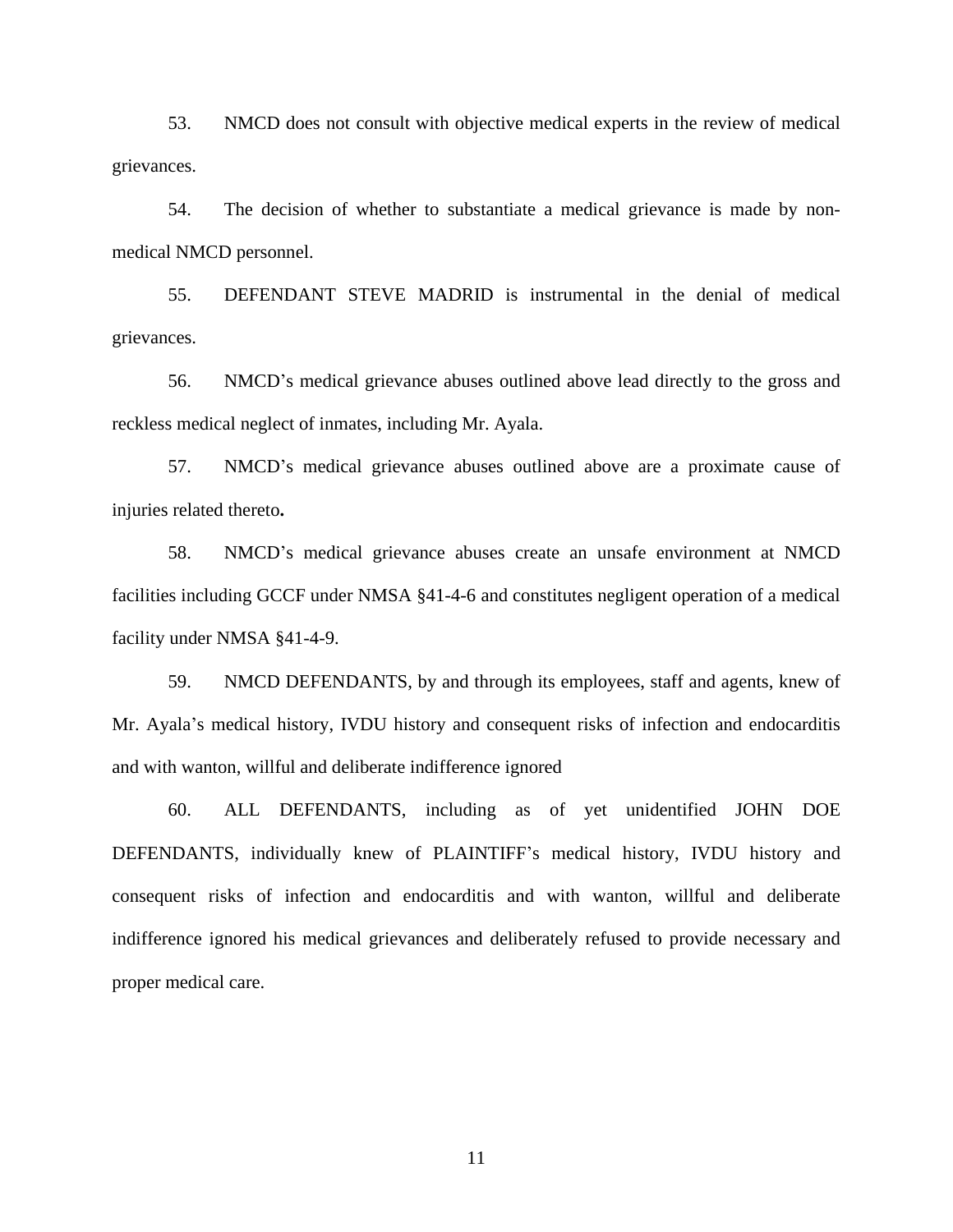61. NMCD understands and recognizes that failure to treat a patient with Mr. Ayala's medical history, IVDU history and consequent risks of infection and endocarditis constitutes recklessness under New Mexico law.

62. NMCD understands and recognizes that failure to treat a patient with Mr. Ayala's medical history, IVDU history and consequent risks of infection and endocarditis constitutes deliberate indifference under federal law.

63. NMCD had full authority to enforce the PSC.

64. NMCD had at all times relevant to this COMPLAINT the authority to compel its Wexford to treat patient with Mr. Ayala's medical history, IVDU history and consequent risks of infection and endocarditis.

65. NMCD has obtained substantial budgets for treatment of inmates with Mr. Ayala's medical history medical history, IVDU history and consequent risks of infection and endocarditis.

66. NMCD pays millions of dollars to its Wexford for treatment of inmates with Mr. Ayala's medical history medical history, IVDU history and consequent risks of infection and endocarditis.

67. NMCD recklessly chose not to exercise any control over the manner in which Wexford, acting by and through its employees, staff and agents, performed its duties leading to the uncontrolled a virtual epidemic of out-of-control infections leading to untold hospitalizations, amputations, spinal osteomyelitis and sepsis, brain infections and heart infections including endocarditis. Many of these cases have resulted in the easily avoidable deaths of inmates. At best, these cases have resulted in weeks or months of avoidable hospitalizations for each inmate the costs for which are paid by Medicaid.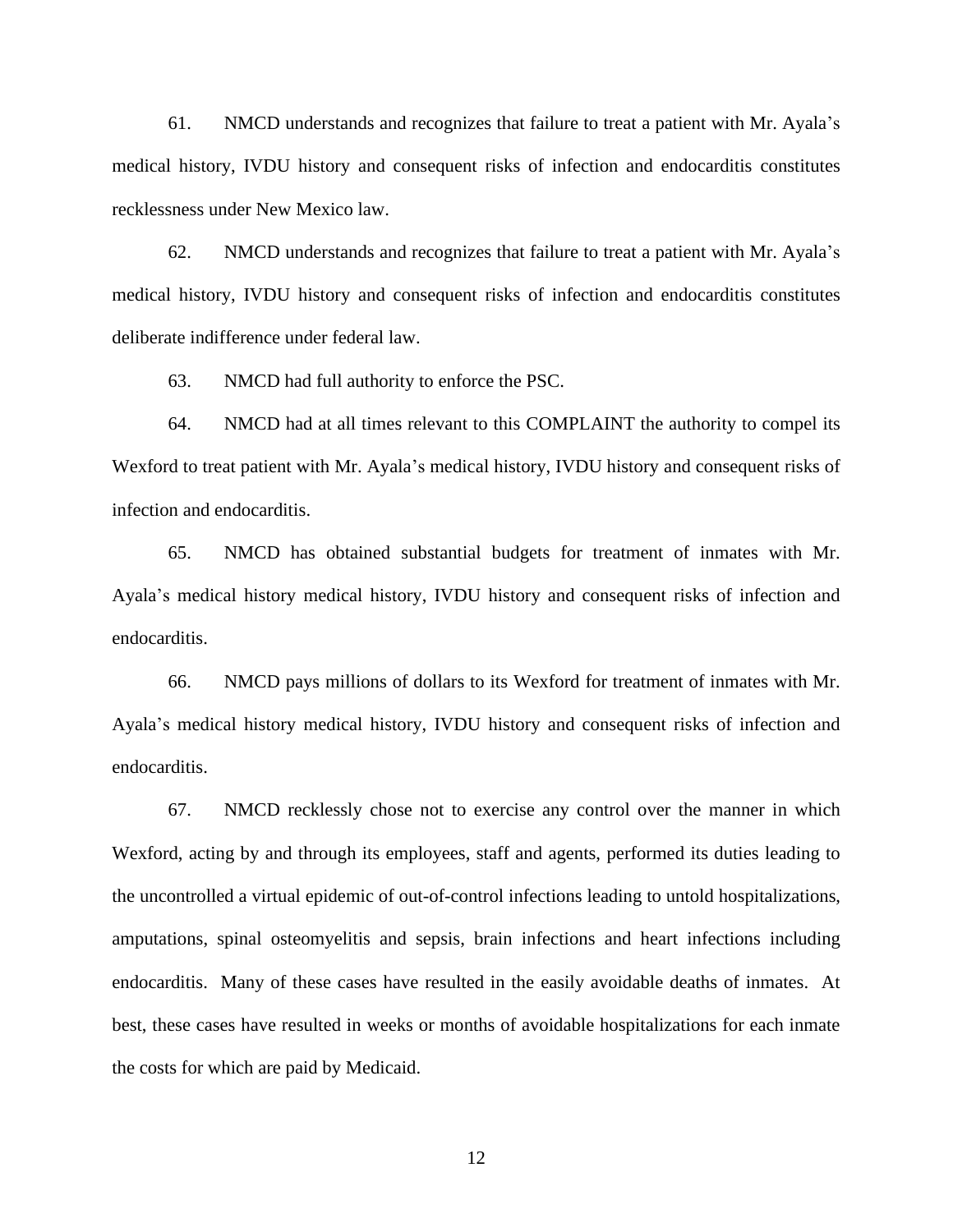68. NMCD recklessly chose not to exercise any control over the manner in which its Wexford performed their duties leading to Mr. Ayala's infective endocarditis, sepsis secondary to presumed bacteremia, multiple pulmonary septic emboli and multiorgan failure - acute heart failure & acute kidney injury.

69. As a result of the gross neglect, reckless disregard and deliberate indifference to Mr. Ayala's emergent infection and risks of severe complications, Mr. Ayala spent 69 days at UNM Hospital (UNMH).

#### *C. FACTS SPECIFIC TO WEXFORD HEALTH SOURCES, INC. DEFENDANTS*

70. The facts set forth above illustrate gross negligence and a reckless disregard for the health and safety of Mr. Ayala by Wexford, acting through its employees, staff and agents.

71. The gross negligence and recklessness of Wexford, acting through its employees, staff and agents led to severe and permanent injuries to Mr. Ayala.

72. Wexford submitted a TECHNICAL PROPOSAL FOR RFP #20-770-19-06067 ("Wexford TechProp") for Inmate Medical Services dated August 21, 2019.

73. Wexford TechProp was over 830 pages long.

74. Wexford TechProp did not mention the Tort Claims Act.

75. Wexford TechProp did not mention the word "tort."

76. Wexford TechProp did not mention punitive damages.

77. Wexford TechProp did not mention or request Tort Claims Act protection for WEXFORD or its employees, staff, and agents.

78. Professional Services Contract ("PSC") # 20-770-1200-0043 was executed by NMCD and Wexford on or about October 18, 2019.

79. The PSC was 65 pages in length.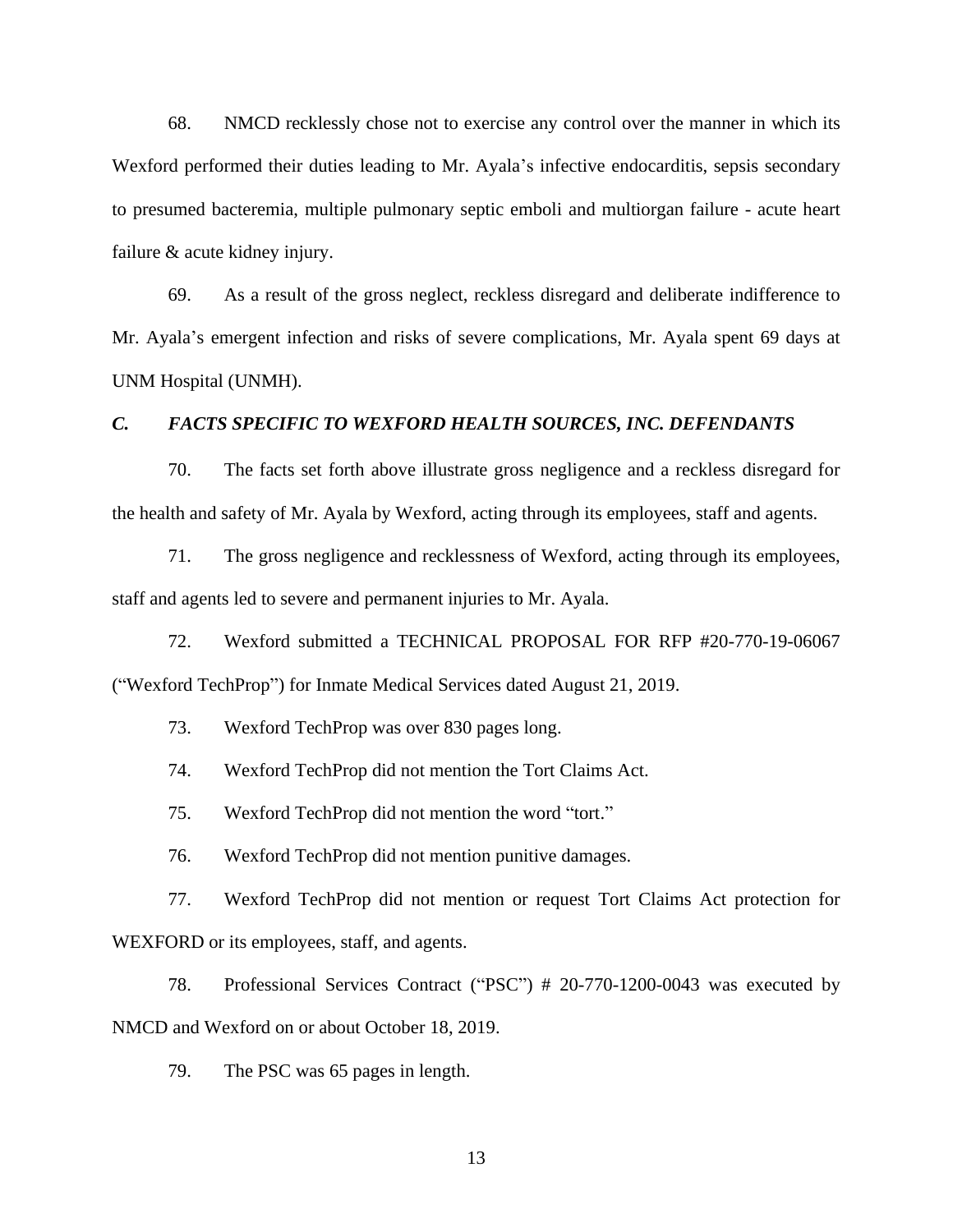80. The PSC did not mention the Tort Claims Act.

81. The PSC did not mention the word "tort."

82. The PSC did not mention punitive damages.

83. The PSC did not provide for Tort Claims Act protection for Wexford, MHM or their respective employees, staff, and agents.

84. Tort Claims Act protection for Wexford and/or their respective employees, staff and agents was not negotiated, bargained for, or agreed upon.

85. Protection from punitive damages for Wexford, and/or their respective employees, staff and agents was not negotiated, bargained for, or agreed upon.

86. The PSC was entered freely by Wexford on or about October 18, 2019.

87. The PSC was in effect at times relevant to this Complaint.

88. Wexford had the legal capacity to enter the PSC.

89. Wexford was legally competent to enter the PSC.

90. There was mutual assent on the part of Wexford and NMCD in the negotiation and execution of the PSC.

91. No duress or force was exercised by the State of New Mexico or NMCD in the negotiation and execution of the PSC.

- 92. The PSC was not vague.
- 93. The PSC was not oppressive to Wexford.
- 94. The PSC was not void as a matter of public policy.
- 95. Wexford is and was at all relevant times bound by the terms of the PSC.
- 96. The PSC is fully enforceable against Wexford as written and executed.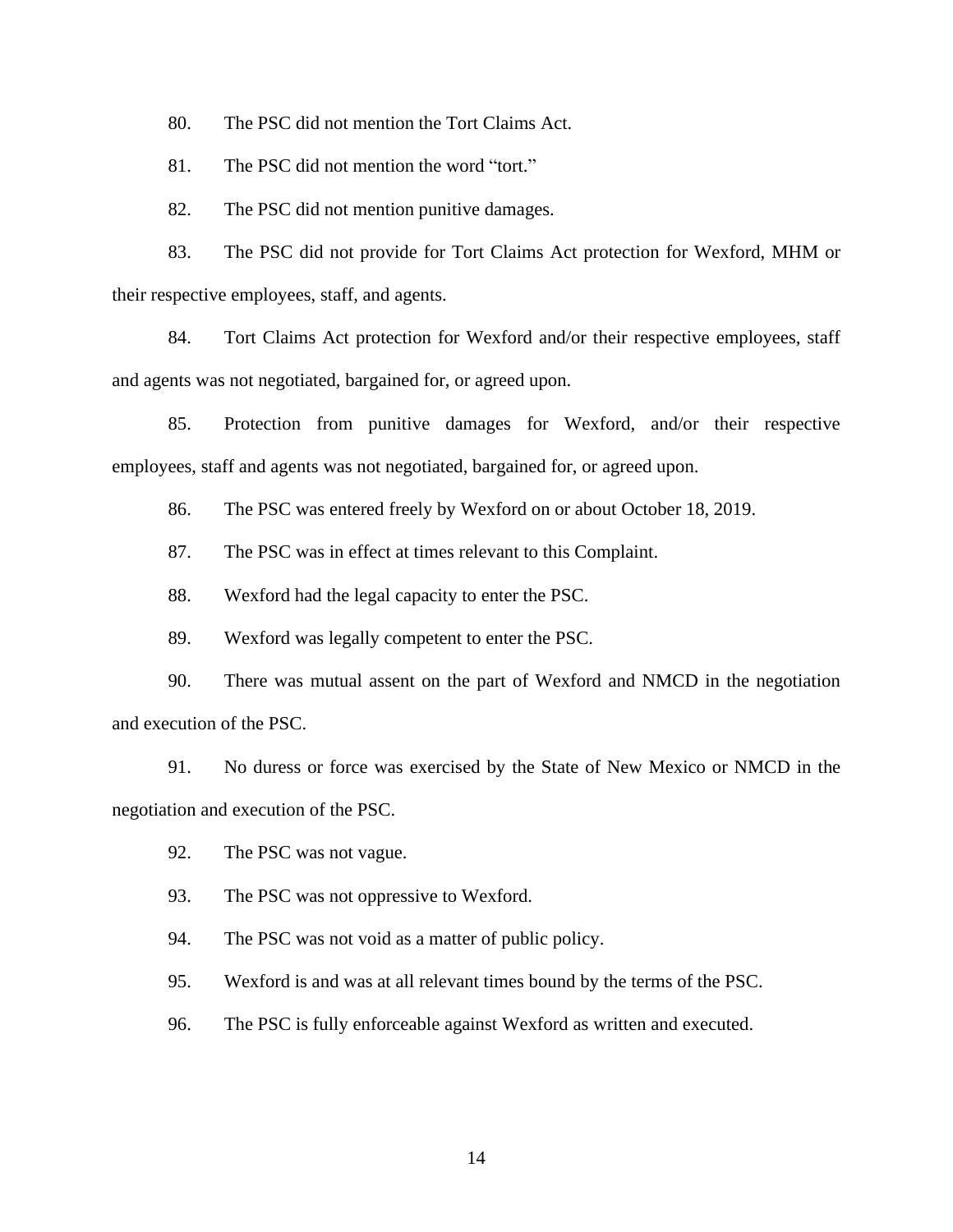97. By the terms of the PSC, Wexford is an independent contractor performing professional services for the Agency.

98. By the terms of the PSC, Wexford, its employees, and agents, are not employees of the state of New Mexico:

## **9. Status of Contractor.**

The Contractor and its agents and employees are independent contractors performing professional services for the Agency and are not employees of the State of New Mexico.

99. By the terms of Paragraph 9 of the PSC, Wexford is an independent contractor

performing general services for the Agency.

100. By the terms of Paragraph 9 of the PSC, Wexford is not an employee of the State

of New Mexico.

101. By the terms of Paragraph 9 of the PSC, Wexford employees and agents are

independent contractors.

102. By the terms of Paragraph 9 of the PSC, Wexford employees and agents are not

employees of the State of New Mexico.

103. In its Wexford TechProp, which culminated in the PSC, Wexford stated:

## **E.A.l.G. Insurance and Taxes**

Wexford Health agrees to act as an Independent Contractor in our performance of the services required by the Agreement. Upon contract award, we will comply with all of the following insurance and tax requirements.

- Professional Liability insurance: As shown by our COI, we carry professional liability (medical malpractice) insurance on all Wexford Health-employed medical professionals. Our policy not only meets, but also exceeds the RFP-required minimums of \$1,000,000 limit per occurrence and \$3,000,000 in the aggregate annually. Our standards for independently contracted firms and clinicians require them to maintain similar insurance coverage.
- 104. The PSC states the same insurance coverage for Wexford: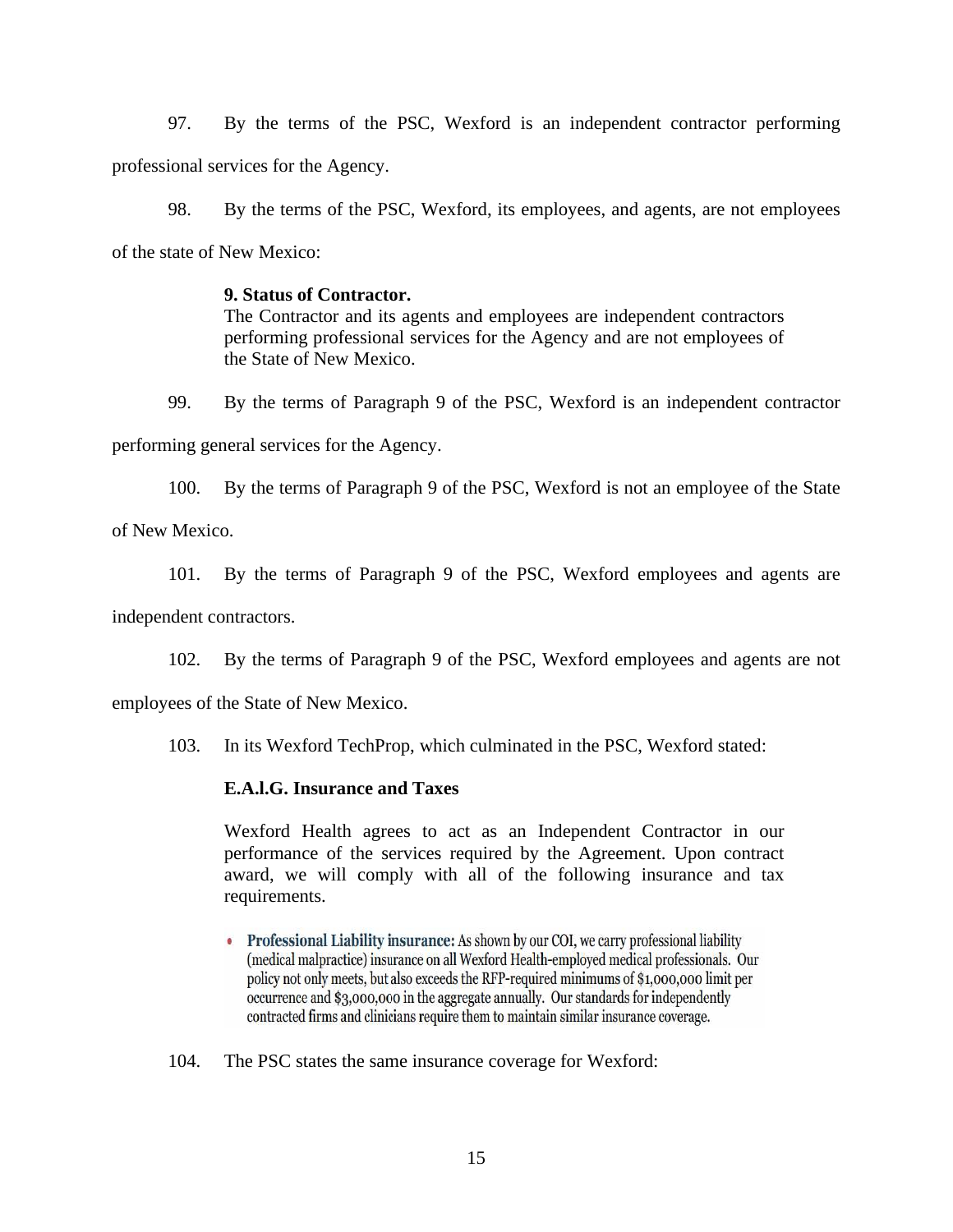Professional Liability - "Occurrence" type, if available; if not "Claims Made" type with an acceptable "tail"; Medicare malpractice covering professional staff - \$1,000,000 limit per occurrence and \$3,000,000 in the aggregate annually.

105. The PSC requires Wexford to indemnify NMCD and the State of New Mexico as

follows:

### **23. Indemnification.**

The Contractor shall defend, indemnify and hold harmless the Agency and the State of New Mexico from all actions, proceedings, claims, demands, costs, damages, attorneys' fees and all other liabilities and expenses of any kind from any source which may arise out of the performance of this Agreement, caused by the negligent act or failure to act of the Contractor, its officers, employees, servants, subcontractors or agents, or if caused by the actions of any client of the Contractor resulting in injury or damage to persons or property during the time when the Contractor or any officer, agent, employee, servant or subcontractor thereof has or is performing services pursuant to this Agreement.

106. Upon information and belief, Wexford is not licensed and was not licensed at

times relevant to this Complaint to practice medicine in New Mexico.

107. Upon information and belief, Wexford is not and was not at times relevant to this

Complaint covered by the New Mexico Public Liability Fund.

108. Upon information and belief, the employees and staff of Wexford were not

covered by the New Mexico Public Liability Fund during the term of the PSC.

109. Wexford was paid over fifty-eight million dollars \$58,000,000.00 in the first year

of the PSC.

110. The PSC as executed called for payments of \$60,768,709.90 in the second year and \$62,591,771.20 for the third year.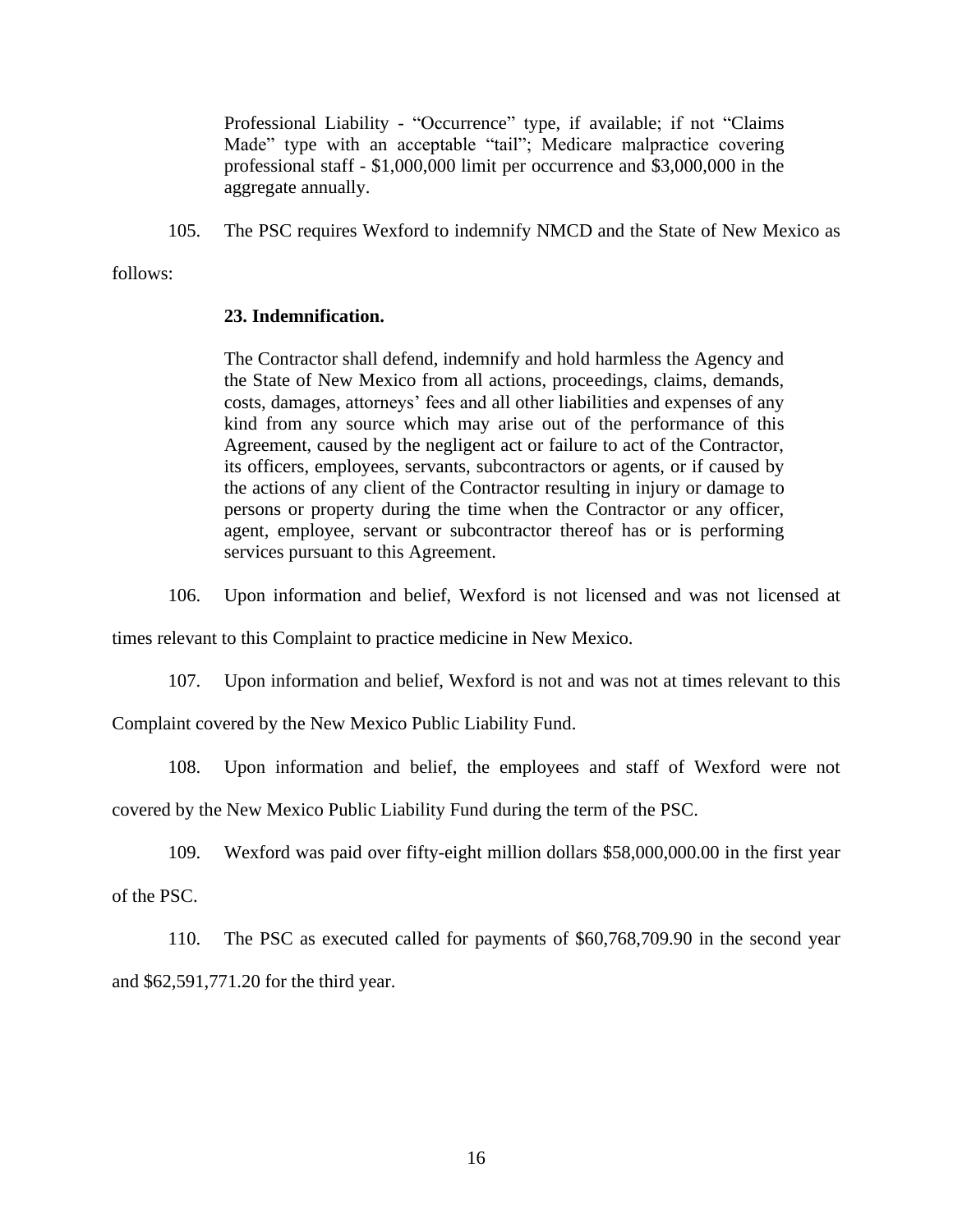111. Wexford DEFENDANTS, by and through its employees, staff and agents, knew of Mr. Ayala's medical history, IVDU history and consequent risks of infection and endocarditis and failed to provide necessary and proper medical care to protect Mr. Ayala's health and safety.

#### *D. FACTS COMMON TO ALL DEFENDANTS*

112. DEFENDANT MEDICAL PROVIDERS knew of Mr. Ayala's medical history, IVDU history and consequent risks of infection and endocarditis and with wanton, willful and deliberate indifference ignored Mr. Ayala's medical grievances and deliberately refused to provide necessary and proper medical care.

113. ALL DEFENDANTS collectively knew of Mr. Ayala's medical history, IVDU history and consequent risks of infection and endocarditis and with wanton, willful and deliberate indifference ignored Mr. Ayala's medical grievances and deliberately refused to provide necessary and proper medical care.

114. ALL DEFENDANTS, including as of yet unidentified JOHN DOE DEFENDANTS, individually knew of Mr. Ayala's medical history, IVDU history and consequent risks of infection and endocarditis and with wanton, willful and deliberate indifference ignored Mr. Ayala's medical grievances and deliberately refused to provide necessary and proper medical care.

115. ALL DEFENDANTS knew that Mr. Ayala was in need of immediate treatment to control Mr. Ayala's chronic medical history, IVDU history and consequent risks of infection and endocarditis.

116. ALL DEFENDANTS knew that Mr. Ayala's chronic medical history, IVDU history and consequent risks of infection and endocarditis was worsening.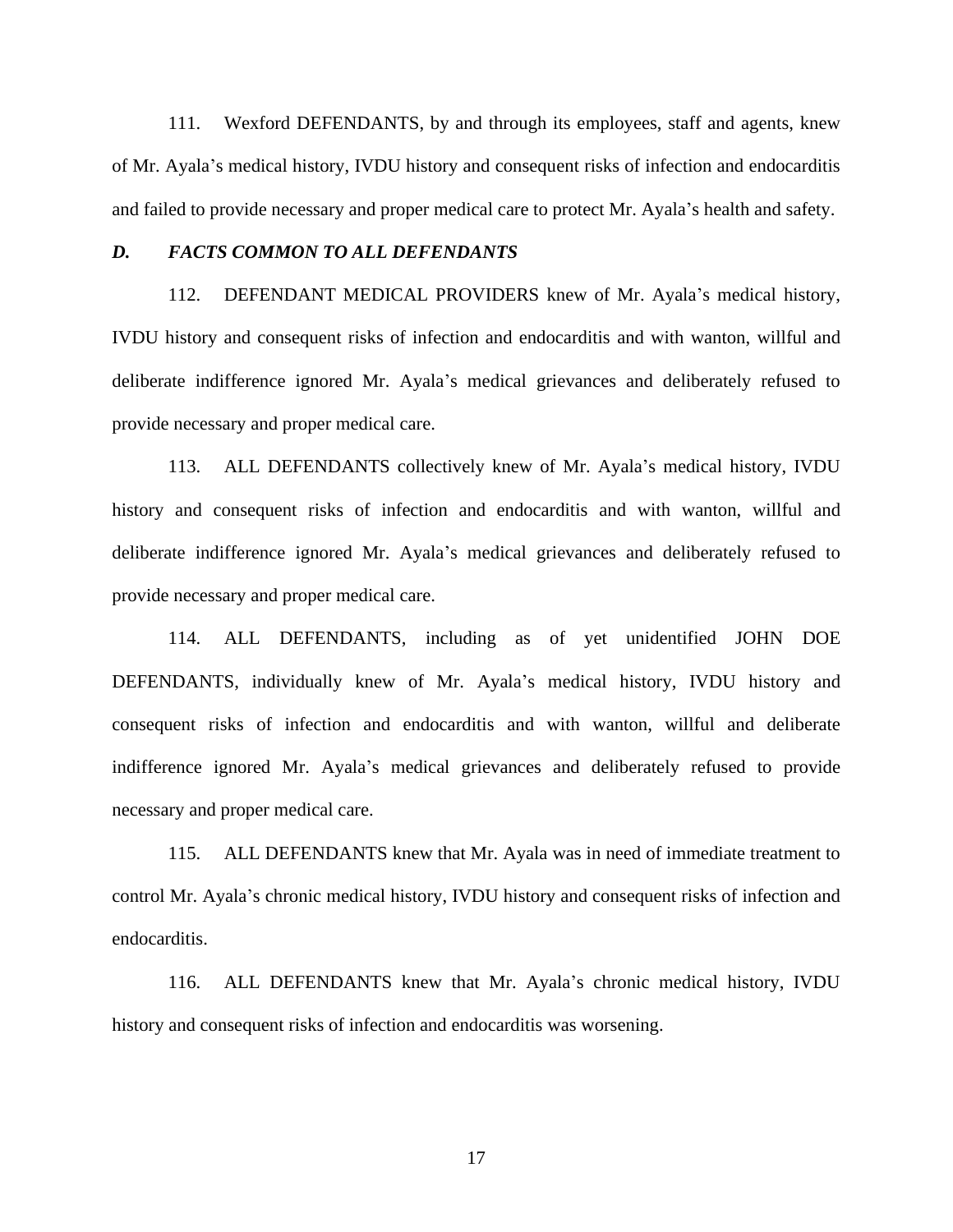117. ALL DEFENDANTS knew that the failure to treat chronic medical history, IVDU history and consequent risks of infection and endocarditis constitutes recklessness under New Mexico law.

118. ALL DEFENDANTS knew that the failure to treat chronic medical history, IVDU history and consequent risks of infection and endocarditis constitutes reckless disregard of the serious medical needs of inmates under New Mexico law.

119. ALL DEFENDANTS knew that the failure to treat chronic medical history, IVDU history and consequent risks of infection and endocarditis constitutes deliberate indifference to the medical needs of inmates under New Mexico law.

120. ALL DEFENDANTS were complicit and acquiesced in the denial of proper medical care to Mr. Ayala.

121. ALL DEFENDANTS conspired together to deny Mr. Ayala necessary and proper medical care leading to the physical pain, severe emotional and psychological pain and suffering, severe and permanent physical injuries from complications from untreated and improperly treated Mr. Ayala's chronic medical history, IVDU history and consequent risks of infection and endocarditis which resulted in infective endocarditis, sepsis secondary to presumed bacteremia, multiple pulmonary septic emboli and multiorgan failure - acute heart failure & acute kidney injury

#### **COUNT I: MEDICAL MALPRACTICE AND NEGLIGENCE (Wexford)**

122. Mr. Ayala incorporates by reference as if fully set forth herein, each and every allegation contained in the paragraphs above.

123. In undertaking the diagnosis, care and treatment of Mr. Ayala, DEFENDANT MEDICAL PROVIDERS, its employees, staff and agents were under a duty to possess and apply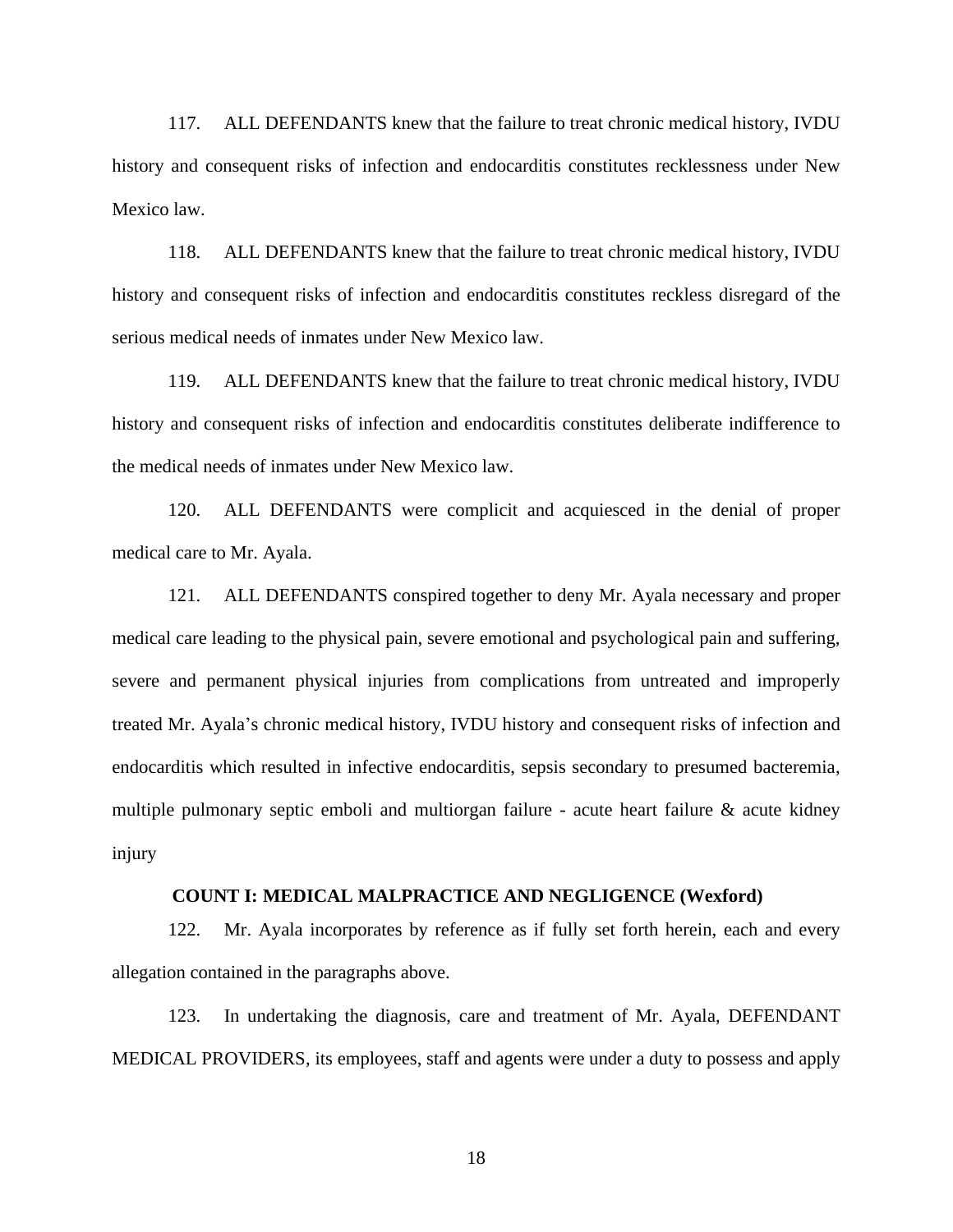the knowledge, skill, and care that is used by reasonably well-qualified healthcare providers in the local community.

124. Wexford, their employees, staff and agents breached their duties and were negligent in the management of Mr. Ayala's health and well-being.

125. The negligence, deliberate acts, errors and other acts and omissions of Wexford include, but are not limited to:

a. Failure to establish, maintain and enforce evaluation, diagnosis and treatment guidelines and standards;

b. Failure to evaluate, treat and manage Mr. Ayala's medical condition;

c. Failure to take the reasonable steps to acquire proper treatment of Mr. Ayala;

d. Failure to refer Mr. Ayala to appropriate specialists;

e. Failure to develop, employ, and follow appropriate policies and procedures with regard to the assessment, treatment, and management of medical history, IVDU history and consequent risks of infection and endocarditis;

f. Failure to provide Mr. Ayala with necessary and proper pain management; and

g. Failure to protect and preserve the health of Mr. Ayala.

126. As a direct and proximate result of the negligent acts and omissions Wexford, their employees, staff and agents, Mr. Ayala suffered a rapid and significant deterioration in Mr. Ayala's health, along with physical, emotional, and psychological pain and suffering not presently determinable, but to be proven at the time of trial.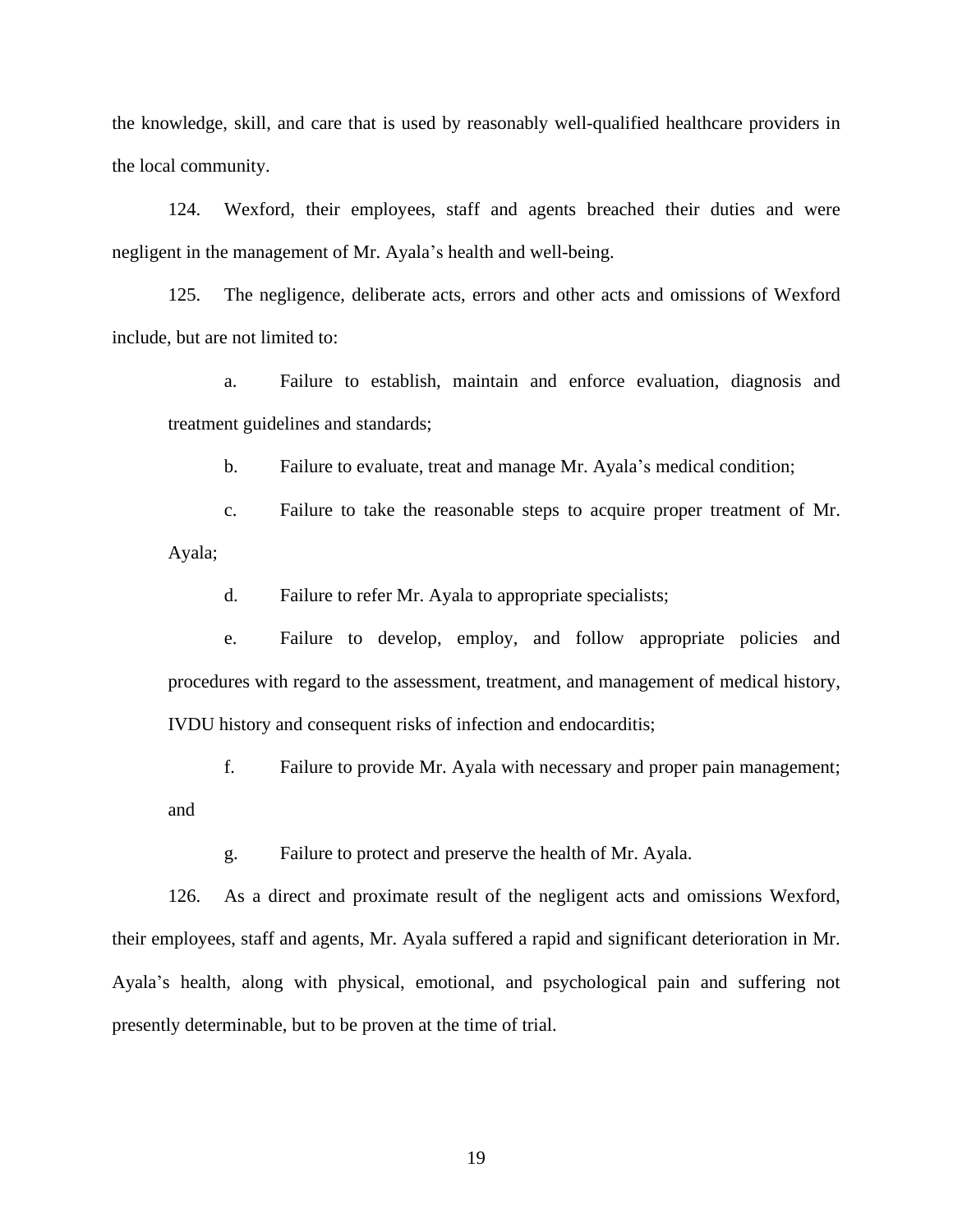127. Wexford, its employees, staff and agent's failures to assess, treat and manage Mr. Ayala's medical condition was reckless and wanton with utter disregard for and deliberate indifference to the safety and welfare of Mr. Ayala for which Mr. Ayala is entitled to punitive damages.

### **COUNT II: NEGLIGENCE (NMCD DEFENDANTS)**

128. Mr. Ayala incorporates by reference as if fully set forth herein, each and every allegation contained in the paragraphs above.

129. NMSA §41–4–6, NMSA §41–4–9 and NMSA §41–4–10.

130. NMCD is solely responsible for the medical grievance process.

131. NMCD's routine destruction of medical grievances is a direct and proximate cause of injuries to Mr. Ayala.

132. NMCD's routine denial of medical grievances is a direct and proximate cause of injuries to Mr. Ayala.

133. NMCD is in charge of enforcement of the terms of the PSC which creates standards and obligations for Wexford's delivery of medical services.

134. NMCD has failed to enforce important provisions of the PSC which led directly to the gross medical neglect, intentional and deliberate withholding of medical care and the consequent harm to Mr. Ayala.

135. NMCD is solely responsible for the administration and enforcement of medical care standards in NMCD facilities.

136. NMCD determined not to enforce the NCCHC standards.

137. NMCD determined not to enforce the American Correctional Association ("ACA") standards.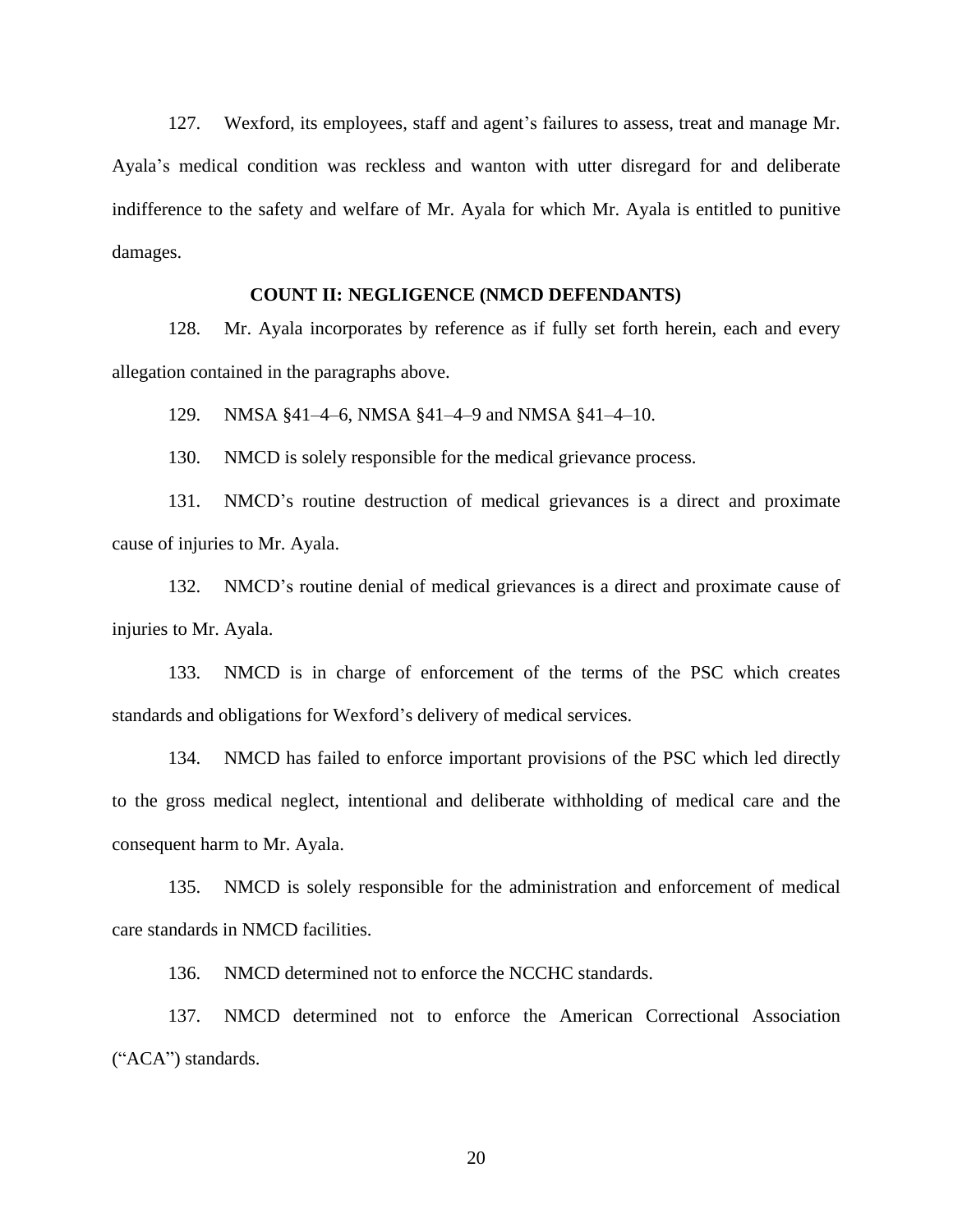138. NMCD's indifference to national standards for the constitutionally acceptable medical care of inmates and NMCD's allowance of Wexford to provide services far below constitutional standards led directly to the gross medical neglect, intentional and deliberate withholding of medical care and the consequent harm to Mr. Ayala.

139. NMCD is responsible for providing adequate health care to those it incarcerates, and to protect those inmates from risks associated with increased risks of infection or other medical emergencies.

140. With this elevated risk of harm, NMCD has an increased duty of care to these vulnerable inmates, including Mr. Ayala.

141. NMCD maintains clinical oversight of its contractor's medical decision-making and health services operation.

142. NMCD must enforce the PSC and/or terminate independent contractors if the care provided does not meet NMCD, ACA or NCCHC standards or constitutional definitions of adequate health care.

143. NMCD did not enforce the PSC or take proper enforcement actions against Wexford, resulting in inadequate healthcare to its inmates.

144. NMCD's action and inactions were reckless, wanton, and deliberately indifferent to the medical needs of Mr. Ayala.

145. As a result of the foregoing, Mr. Ayala has suffered serious and permanent physical injuries, pain and suffering, and severe psychological and emotional distress, for which Mr. Ayala is entitled to damages.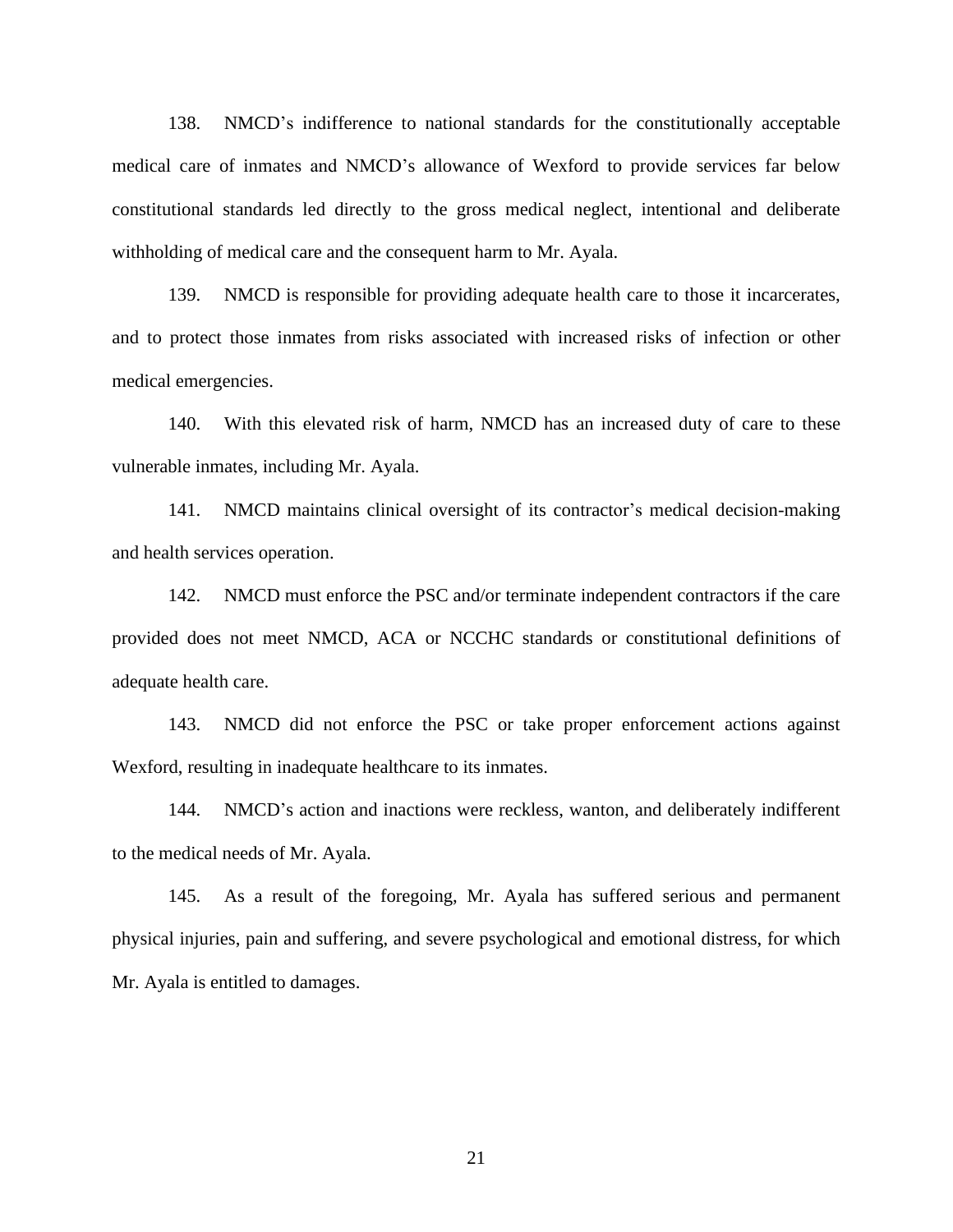### **COUNT III: NEGLIGENT OPERATION OF A MEDICAL FACILITY (NMCD DEFENDANTS)**

146. Mr. Ayala incorporates by reference as if fully set forth herein, each and every allegation contained in the paragraphs above.

147. NMSA §41–4–6, NMSA §41–4–9 and NMSA §41–4–10.

148. NMCD has authority over all NMCD correctional facilities, including GCCF.

149. NMCD has authority and control over the operation of all medical facilities within

NMCD correctional facilities, including those within GCCF.

150. NMCD is the contracting party to the PSC entered into between NMCD and Wexford on June 1, 2016.

151. NMCD has sole authority, control and responsibility over the execution, implementation, and enforcement of the PSC.

152. NMCD has allowed numerous serious breaches and violations of the PSC, NCCHC that led to the medical neglect of Mr. Ayala.

153. NMCD and Wexford are entrusted with the medical care of New Mexico inmates who have no other source of medical care.

154. Wexford's medical staff at GCCF lacked sufficient expertise to assess, treat and manage Mr. Ayala's health conditions.

155. Wexford has a duty under the PSC, NCCHC to properly refer Mr. Ayala to be seen by a physician who could effectively treat Mr. Ayala.

156. NMCD DEFENDANTS refused or otherwise failed to enforce these provisions of the PSC, ACA and NCCHC.

157. NMCD DEFENDANTS knew that Wexford was not abiding by the terms of the PSC, ACA and NCCHC.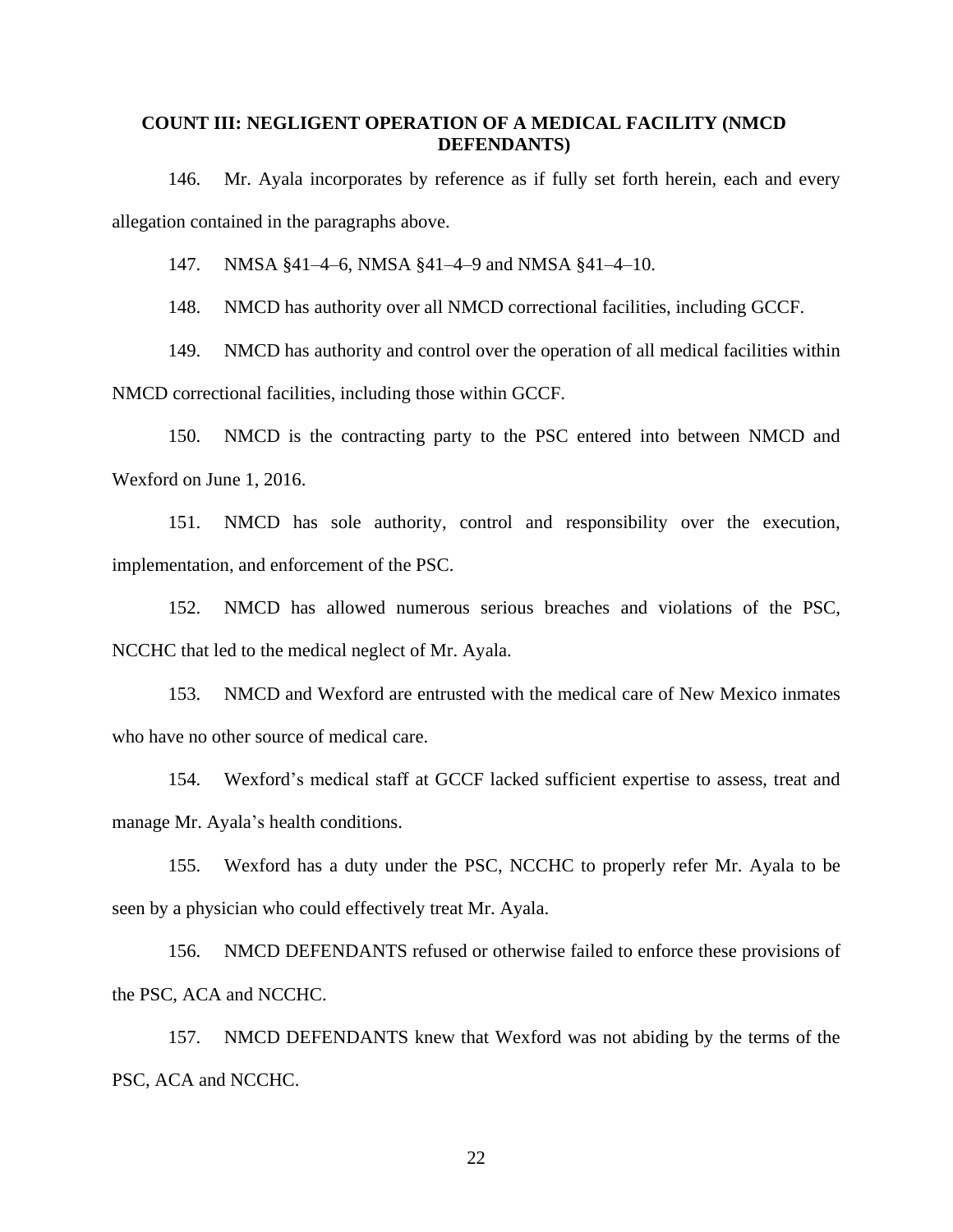158. NMCD DEFENDANTS knew that Wexford was not properly and adequately treating Mr. Ayala's medical condition.

159. NMCD DEFENDANTS knew that Wexford was not referring Mr. Ayala to outside medical healthcare providers who could effectively and prudently treat Mr. Ayala.

160. NMCD knew that Wexford corporate administrators were making costs rather than medically based decisions on referrals of inmates, including Mr. Ayala, to proper specialists.

161. NMCD knew that Wexford corporate administrators were routinely denying referrals of inmates to specialists on costs rather than medical grounds.

162. Such conduct amounts to negligence in running a medical facility.

163. Such conduct amounts to negligence in the treatment of Mr. Ayala.

164. The actions of NMCD were negligent, reckless, willful, wanton, and deliberately indifferent to the health of Mr. Ayala.

165. Wexford has violated numerous provisions of ACA and NCCHC.

166. NMCD DEFENDANTS have taken no action to correct these violations or otherwise hold Wexford to ACA, NCCHC or New Mexico medical standards of care.

167. NMCD DEFENDANTS have been complicit in the failure to adhere to the basic constitutional correctional healthcare set forth by the NCCHC through NMCD's failure to enforce the PSC.

168. NMCD DEFENDANTS have knowingly allowed and been complicit in the violation of the NCCHC minimum mandatory standards.

169. NMCD DEFENDANTS have failed to properly maintain oversight and enforcement of the PSC.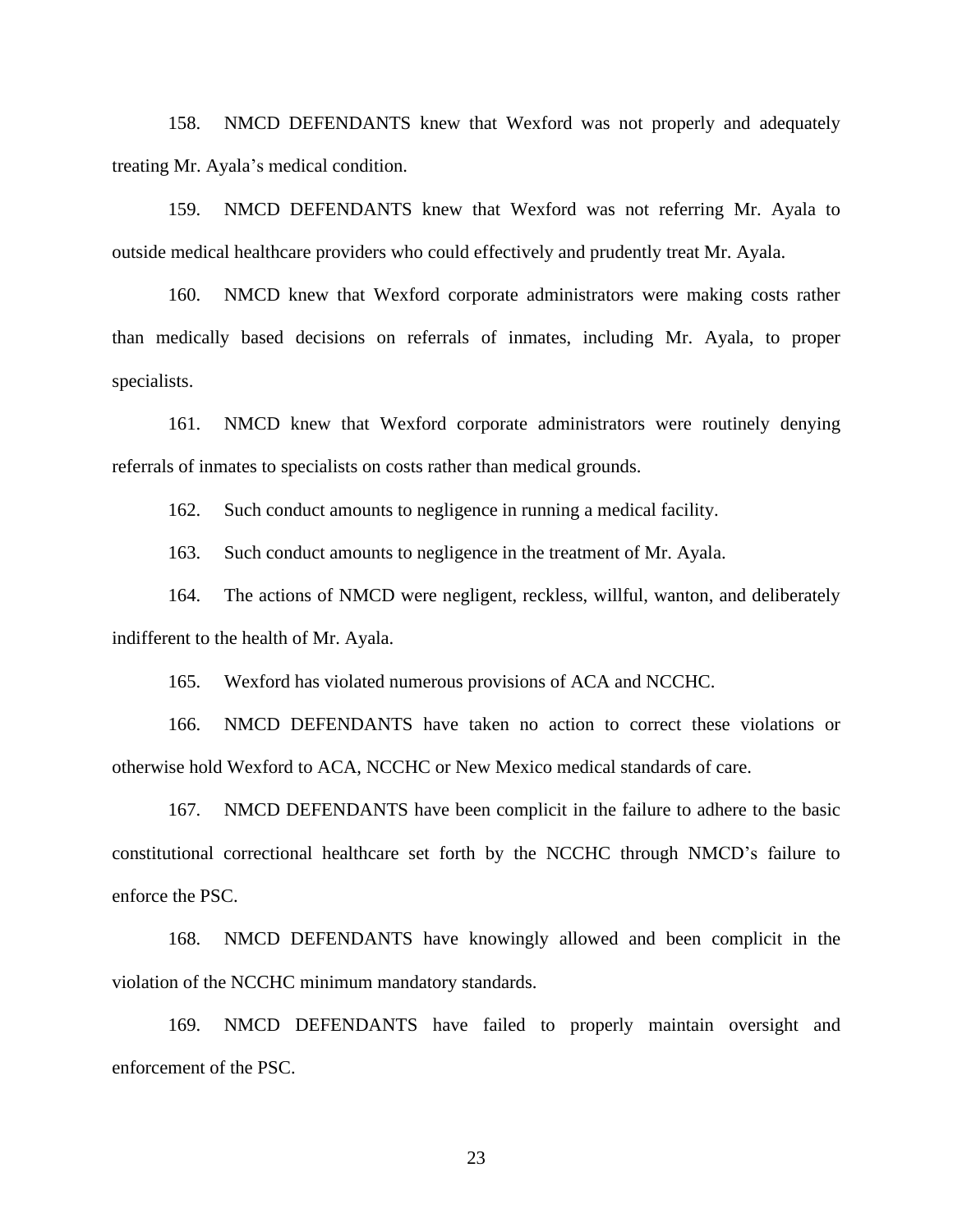170. NMCD DEFENDANTS have failed to enforce the following provisions of the PSC:

a. The establishment of an electronic medical records system which is in fact required by both the contract and is in fact required under federal law;

b. All provisions related to NCCHC accreditation and compliance; and

c. Referral of inmates to specialists when necessary for inmate health.

171. NMCD is ultimately responsible for providing adequate health care to those it incarcerates, and to protect those inmates from risks associated with increased risks of infection or other medical emergencies.

172. Due to the epidemic of MRSA, osteomyelitis, and other infection disease in NMCD facilities state-wide, including GCCF, NMCD had a heightened duty of care for the protection of inmate health, including the health of Mr. Ayala.

173. Specifically, with elevated risk of harm, NMCD has an increased duty of care to vulnerable inmates, including Mr. Ayala.

174. NMCD has clinical oversight of its contractor's medical decision-making and health services operation.

175. NMCD must enforce the PSC and/or terminate independent contractors if the care provided does not meet NMCD, ACA or NCCHC standards or constitutional definitions of adequate health care.

176. NMCD did not enforce the PSC or take proper enforcement actions against Wexford, resulting in inadequate healthcare to its inmates, including Mr. Ayala.

177. The failures of NMCD DEFENDANTS led to serious and permanent harm to Mr. Ayala.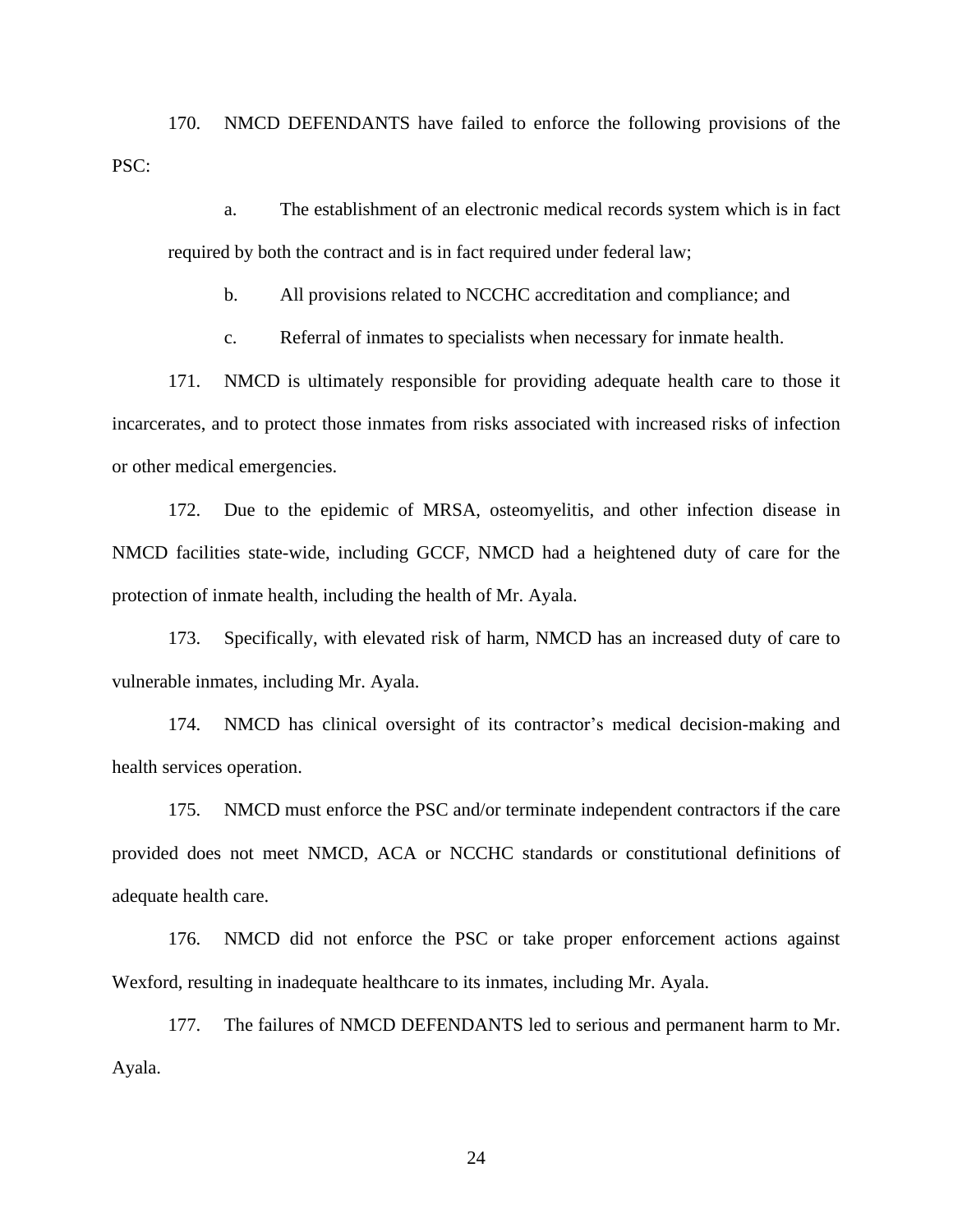178. As a result of the foregoing, Mr. Ayala suffered serious and permanent physical injuries, pain and suffering, and severe psychological and emotional distress for which Mr. Ayala is entitled to damages.

#### **COUNT IV: NEGLIGENT HIRING, TRAINING AND SUPERVISION (Wexford)**

179. Mr. Ayala incorporates by reference as if fully set forth herein, each and every allegation contained in the paragraphs above.

180. Wexford had a duty to properly screen, supervise, educate, and train its employees regarding proper treatment of inmates suffering medical history, IVDU history and consequent risks of infection and endocarditis.

181. On information and belief, Wexford failed to properly train and supervise its employees, contractors, or agents in such a manner to properly and adequately assess, treat and manage Mr. Ayala's medical history, IVDU history and consequent risks of infection and endocarditis.

182. Wexford had a duty to properly screen, supervise, educate, and train its employees regarding proper treatment of diabetic patients.

183. Wexford are bound by the PSC to obtain and maintain NCCHC accreditation under the terms of the PSC.

184. Wexford have not established any standards for medical care.

185. NMCD routinely violates NMCD and the PSC medical treatment and care policies and provisions.

186. Wexford have not trained or supervised its employees, staff and agents in any standards of medical care.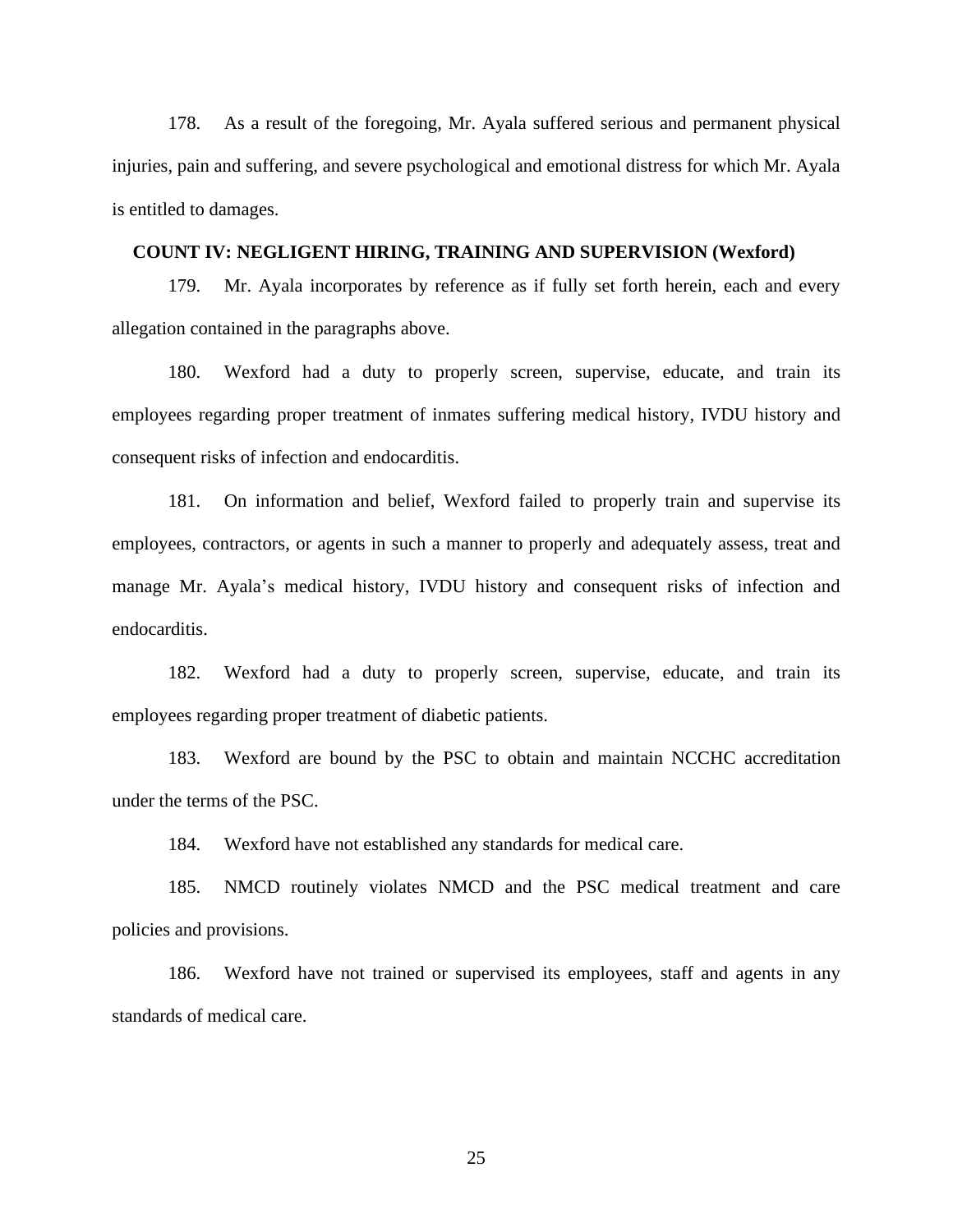187. Wexford 's negligent hiring, training and supervision were the proximate cause of Mr. Ayala's injuries and damages for which Mr. Ayala is entitled to damages including, but not limited to, physical injuries, pain and suffering, and severe psychological and emotional distress.

188. Wexford 's negligent hiring, training and supervision was willful, deliberate and in wanton disregard for the health and safety of Mr. Ayala.

189. Wexford had a duty to allow Mr. Ayala's medical providers to make referrals to specialist.

190. Wexford breached this duty with decisions for referral of inmates made by Wexford corporate administrators rather than inmate medical providers.

191. No referral to a specialist may be made without first gaining approval from Wexford corporate administrators.

192. On-site medical providers do not have the authority to directly refer an inmate to a specialist without approval of Wexford corporate administrators.

193. Approval of referrals by Wexford corporate administrators are made on costs rather than medical grounds.

194. This process and policy is reckless and dangerous and leads to severe harm to inmates due to refusal on costs grounds by Wexford administrators to approve referrals to specialists.

195. Mr. Ayala is entitled to recovery for Mr. Ayala's injuries and damages including, but not limited to, physical injuries, pain and suffering, and severe psychological and emotional distress.

196. Mr. Ayala is entitled to punitive damages against Wexford.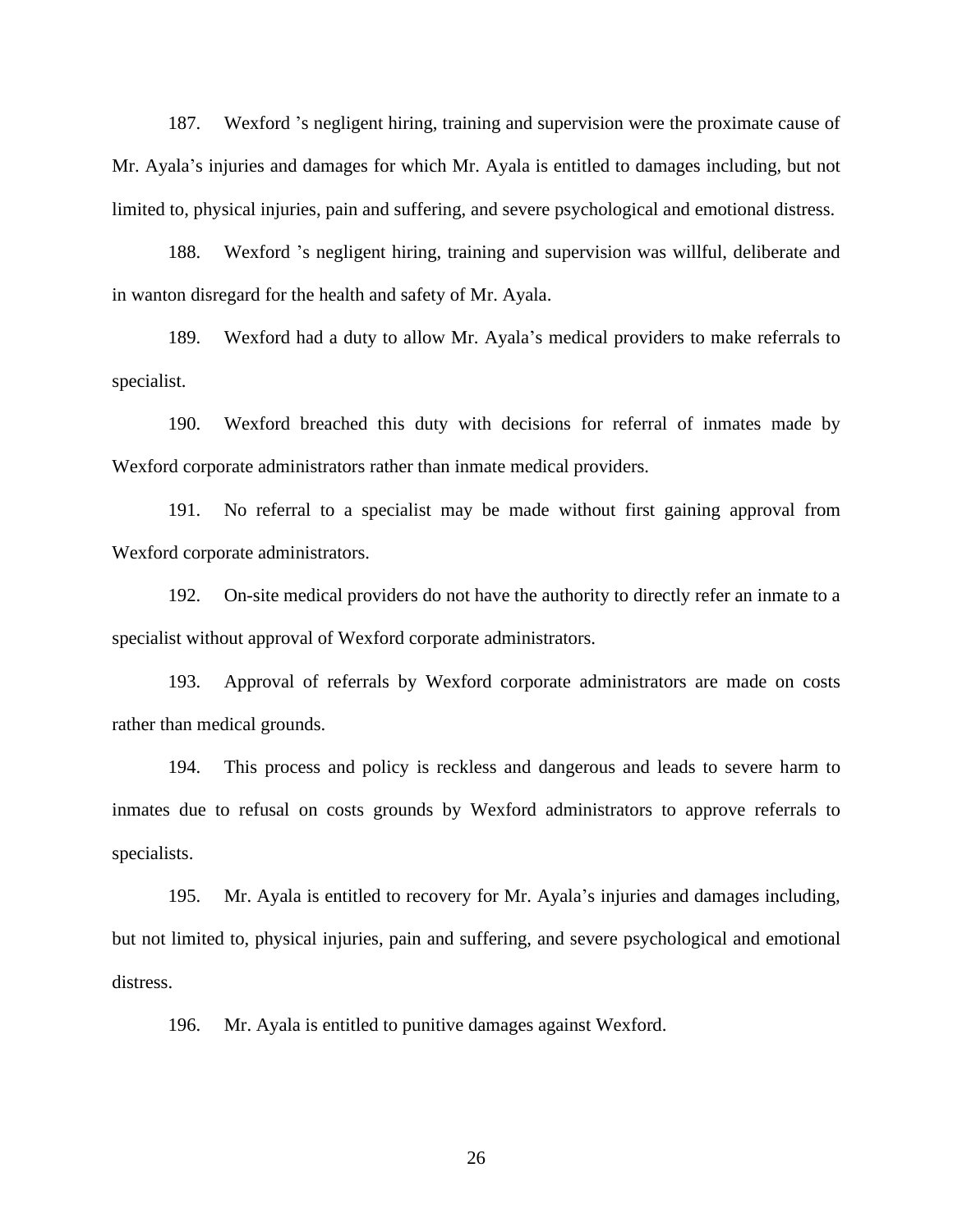197. Waivers of immunity apply to this Count under NMSA 41–4–6, NMSA 41–4–9 and NMSA 41–4–10.

#### **COUNT V: INTENTIONAL INFLICTION OF EMOTIONAL DISTRESS (Wexford)**

198. Mr. Ayala incorporates by reference as if fully set forth herein, each and every allegation contained in the paragraphs above.

199. Wexford DEFENDANTS intentionally denied Mr. Ayala proper and necessary medical care for Mr. Ayala's medical history, IVDU history and consequent risks of infection and endocarditis.

200. Wexford DEFENDANTS failed to take action to provide proper medical care despite numerous sick calls and/or grievances thereon.

201. Wexford DEFENDANTS retaliated against Mr. Ayala by taking away Mr. Ayala's admission in the Echo Project for treatment of Mr. Ayala's medical history, IVDU history and consequent risks of infection and endocarditis knowing Mr. Ayala's medical history, IVDU history and consequent risks of infection and endocarditis was worsening Mr. Ayala's health conditions, because of a disciplinary action.

202. The conduct of Wexford DEFENDANTS was extreme, outrageous, and intentional and in deliberate disregard for Mr. Ayala's mental health.

203. Mr. Ayala suffered severe emotional distress as a result of the conduct of DEFENDANTS.

204. As a result of the foregoing, Mr. Ayala has suffered serious and permanent physical injuries, pain and suffering, and severe psychological and emotional distress, for which Mr. Ayala is entitled to damages, including punitive damages.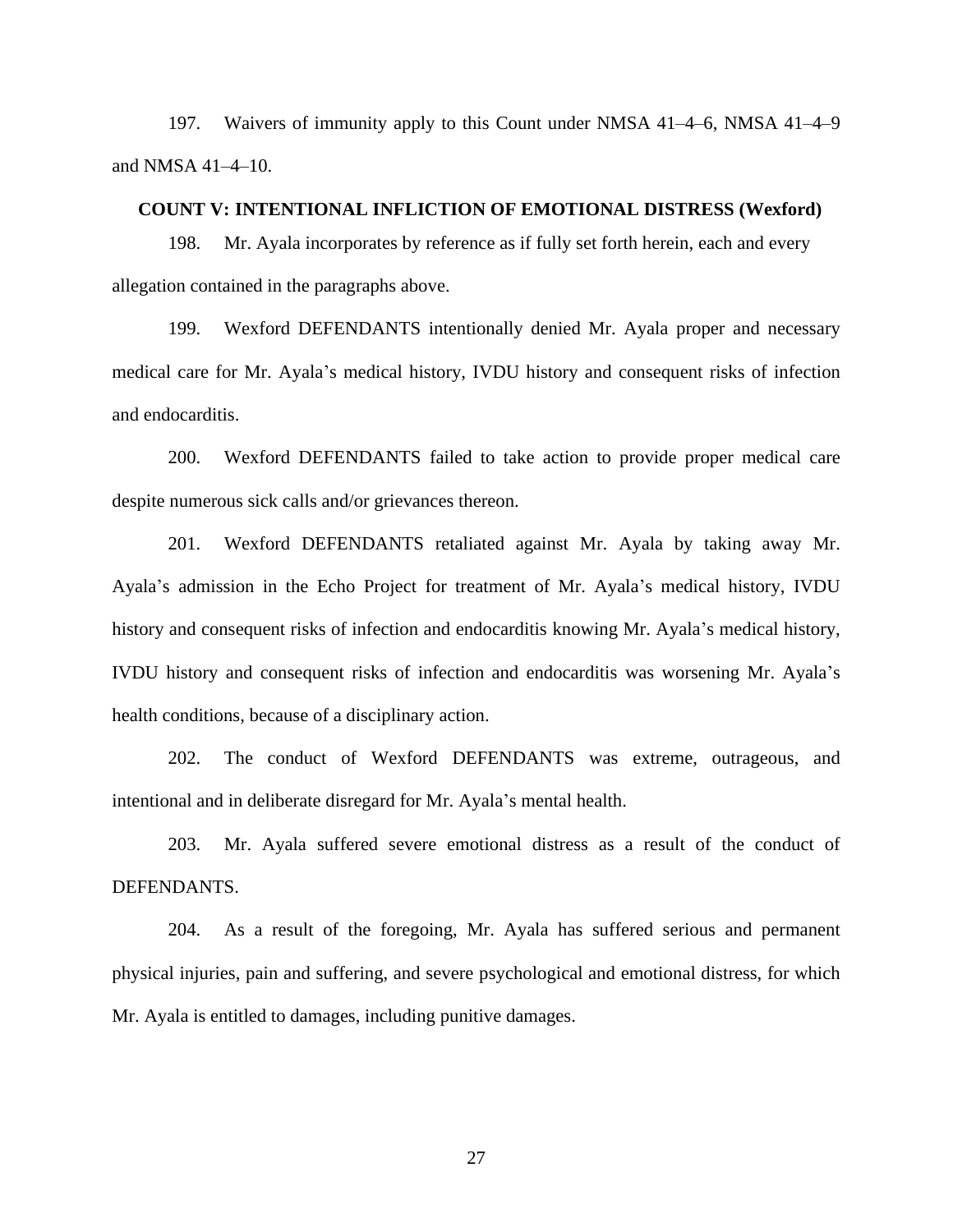### **COUNT VI: CIVIL CONSPIRACY TO DENY MEDICAL CARE (Wexford)**

205. Mr. Ayala incorporates by reference as if fully set forth herein, each and every allegation contained in the paragraphs above.

206. The facts illustrated above show a conspiracy on the part of NMCD DEFENDANTS, Wexford to deny Mr. Ayala necessary, proper and constitutionally minimal medical care.

207. As a result of said conspiracy, Mr. Ayala suffered, and continues to suffer, severe physical and emotional distress as a result of the conduct of NMCD DEFENDANTS, Wexford.

208. Mr. Ayala is entitled to recovery for Mr. Ayala's injuries and damages, including but not limited to, physical injuries, pain and suffering, and severe psychological and emotional distress.

209. PLAINITFF is entitled to damages, including punitive damages, against Wexford.

210. There is no Tort Claims Act waiver for civil conspiracy for NMCD.

211. Mr. Ayala is entitled to punitive damages against Wexford DEFENDANTS.

## **COUNT VII:** *RESPONDEAT SUPERIOR* **AND AGENCY (Wexford)**

212. Mr. Ayala incorporates by reference as if fully set forth herein, each and every allegation contained in the paragraphs above.

213. Wexford are responsible to Mr. Ayala under the doctrine of *respondeat superior* for the conduct of its employees, staff, and agents.

214. Wexford are responsible to Mr. Ayala under the doctrine of agency for the conduct of its employees, staff, and agents.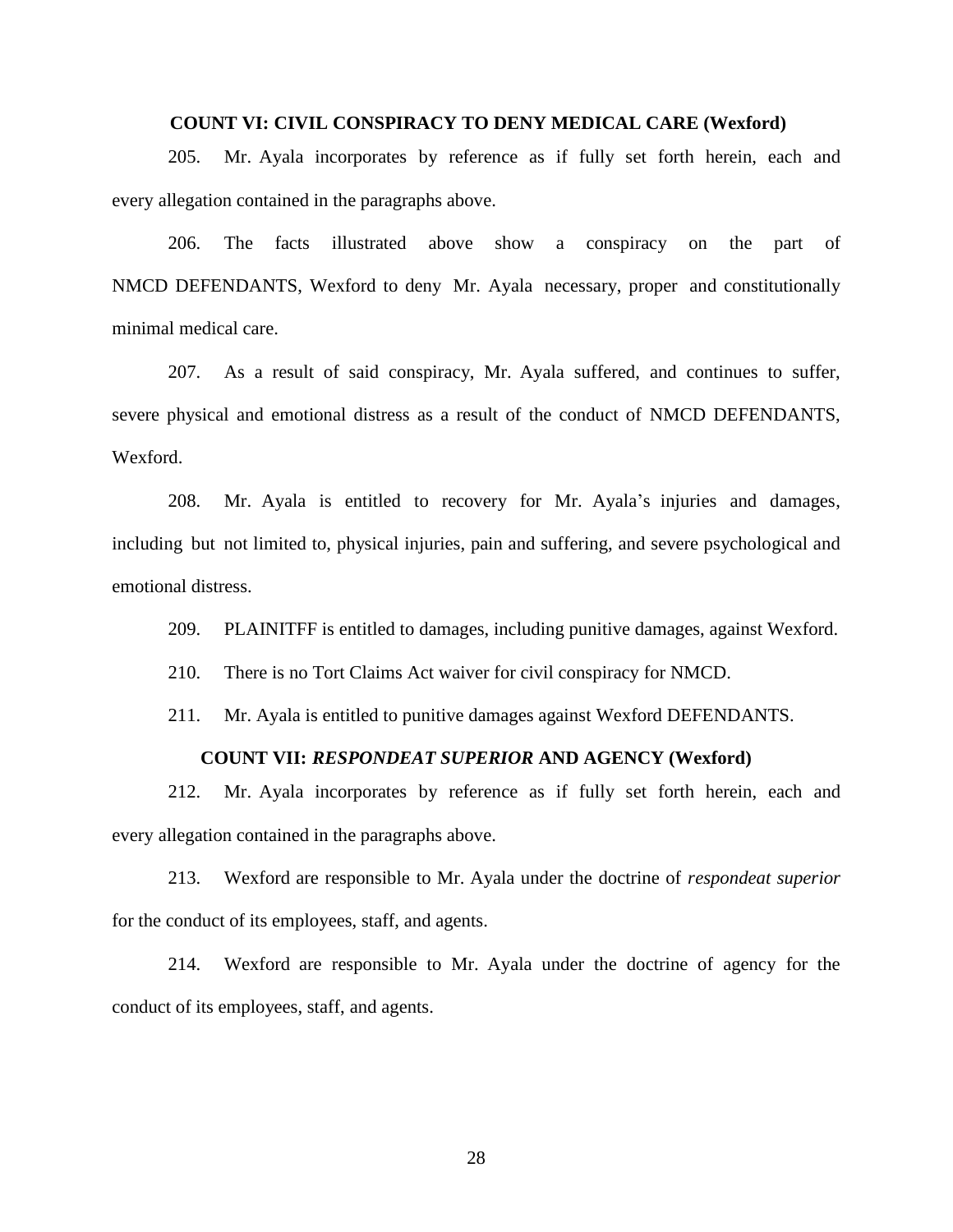### **COUNT VIII:** *RES IPSA LOQUITUR* **(ALL DEFENDANTS)**

215. Mr. Ayala incorporates by reference as if fully set forth herein, each and every allegation contained in the paragraphs above.

216. The injuries and damages suffered by Mr. Ayala were proximately caused by wanton, willful and reckless actions, and inactions ALL DEFENDANTS.

217. It was the responsibility of Wexford to manage and control their medical staff and the care and treatment of Mr. Ayala.

218. The events causing the injuries and damages to Mr. Ayala were of a kind which would not ordinarily occur in the absence of negligence on the part of Wexford DEFENDANTS.

219. The doctrine of *res ipsa loquitur* is applicable as a theory of negligence, causation and damages in this case and appropriately pled herein.

220. Mr. Ayala is entitled to recovery for Mr. Ayala's injuries and damages, including but not limited to, physical injuries, pain and suffering, and severe psychological and emotional distress.

221. Mr. Ayala is entitled to punitive damages against Wexford DEFENDANTS.

#### **COUNT IX: PUNITIVE DAMAGES (Wexford)**

222. Mr. Ayala incorporates by reference as if fully set forth herein, each and every allegation contained in the paragraphs above.

223. The acts and omissions complained of in the causes of action stated above, upon information and belief, are believed to be of such an egregious nature, in reckless, wanton, willful, deliberate and total disregard to the health of Mr. Ayala, that in addition to the actual damages ascertained and demonstrated by a preponderance of the evidence, that punitive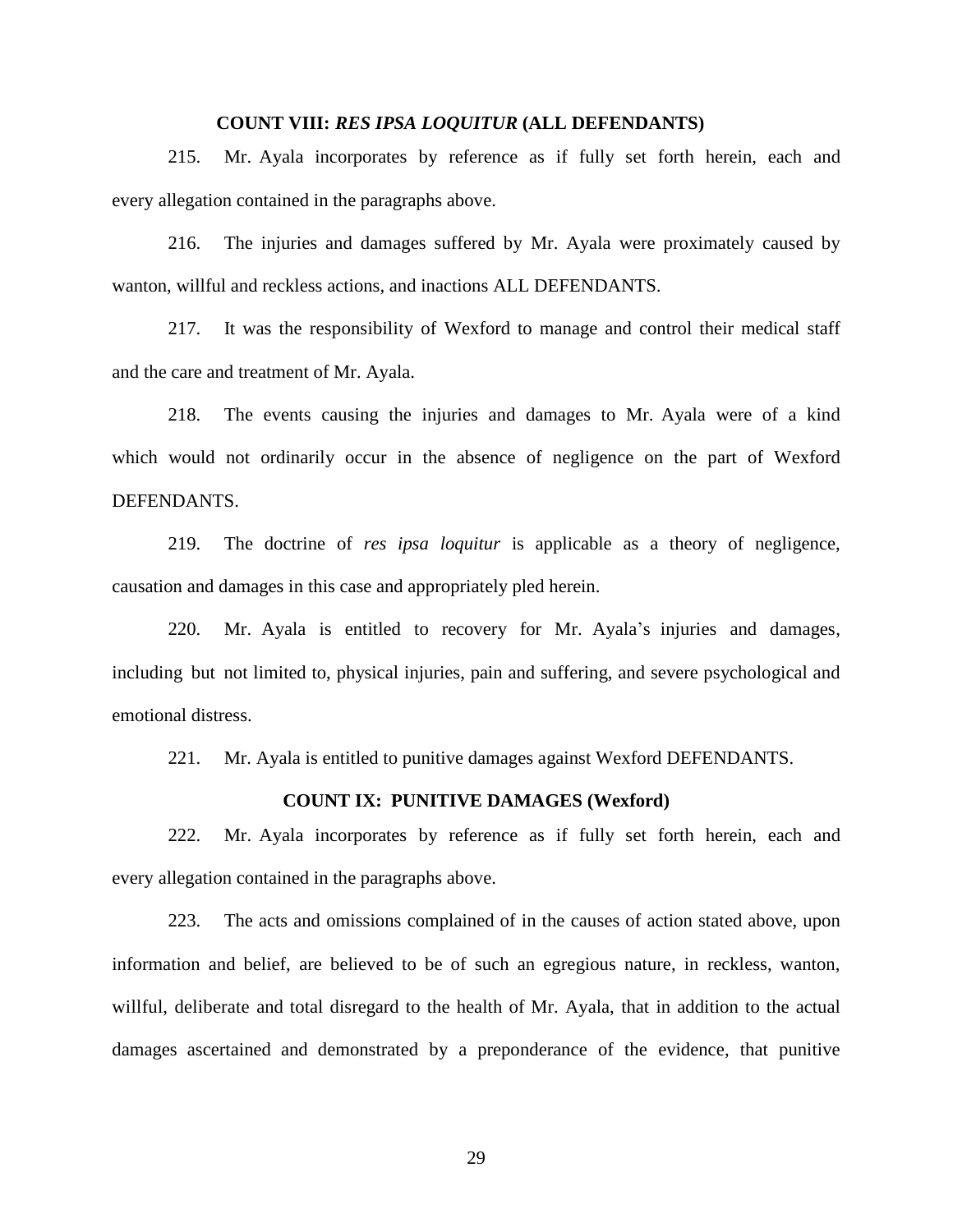damages or exemplary damages to punish and deter these types of acts and omissions from occurring in the future, may well be appropriate.

**WHEREFORE**, Mr. Ayala requests judgment as follows:

A. Compensatory damages against all DEFENDANTS, jointly and severally, in an amount to be determined by this Court as adequate for pain, suffering, and injuries to Mr. Ayala;

B. Compensatory damages against all DEFENDANTS, jointly and severally, in an amount to be determined by this Court as adequate for Wexford DEFENDANTS' intentional infliction of emotional distress;

C. Punitive damages in an undetermined amount against Wexford;

D. Costs incurred by Mr. Ayala, including pre-judgment and post-judgment interest; and

E. Such other and further relief as the Court deems just and proper.

Respectfully Submitted:

## COLLINS & COLLINS, P.C.

*/s/ Parrish Collins* Parrish Collins P. O. Box 506 Albuquerque, NM 87103 505-242-5958 [parrish@collinsattorneys.com](mailto:parrish@collinsattorneys.com)

-and-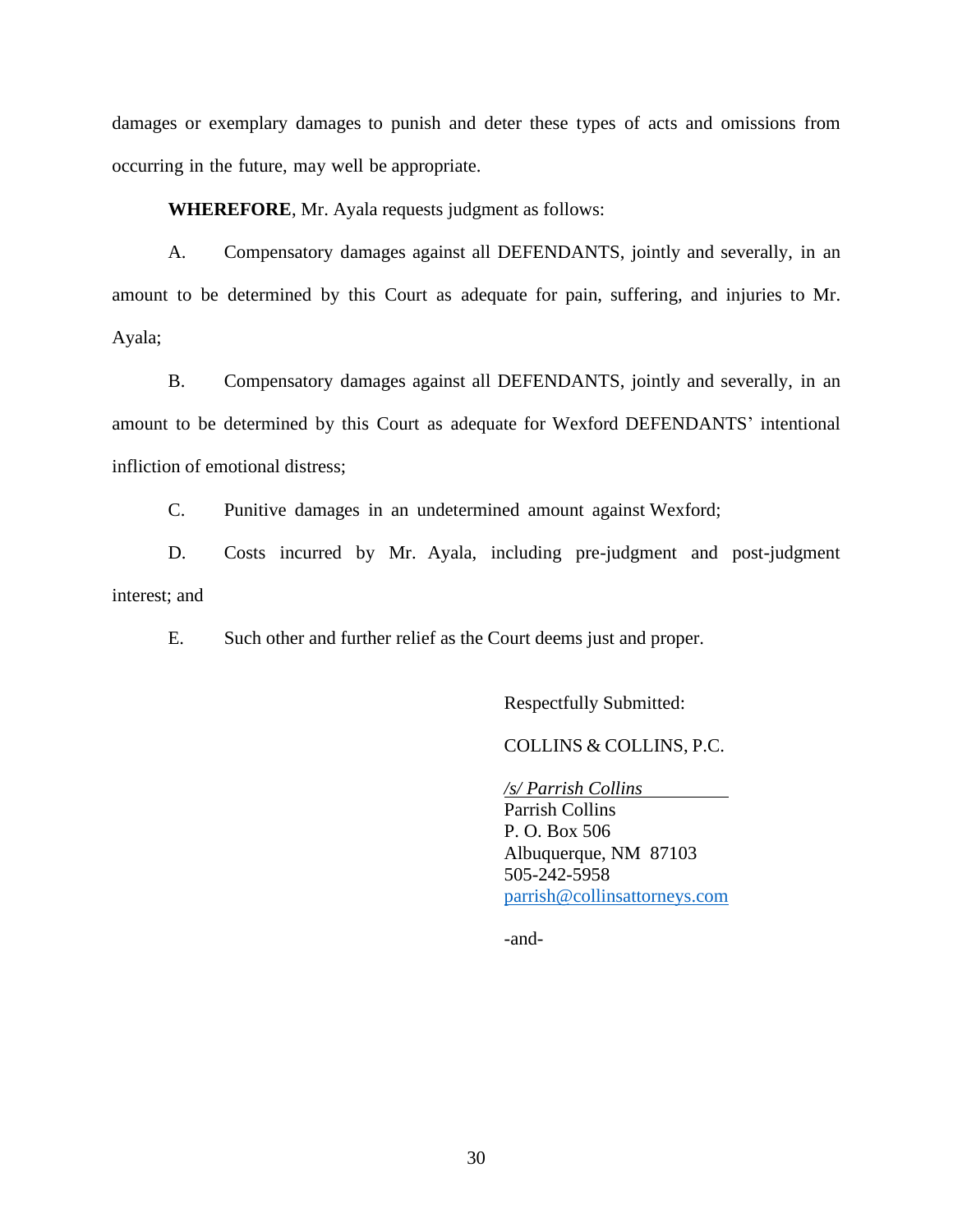# GUEBERT GENTILE & PIAZZA, P.C.

*/s/ Elizabeth Piazza*

Terry R. Guebert Robert Gentile Elizabeth Piazza P.O. Box 93880 Albuquerque, NM 87109 (505) 823-2300 [tguebert@guebertlaw.com](mailto:tguebert@guebertlaw.com) [rgentile@guebertlaw.com](mailto:rgentile@guebertlaw.com) [epiazza@guebertlaw.com](mailto:epiazza@guebertlaw.com)

*Attorneys for Plaintiff*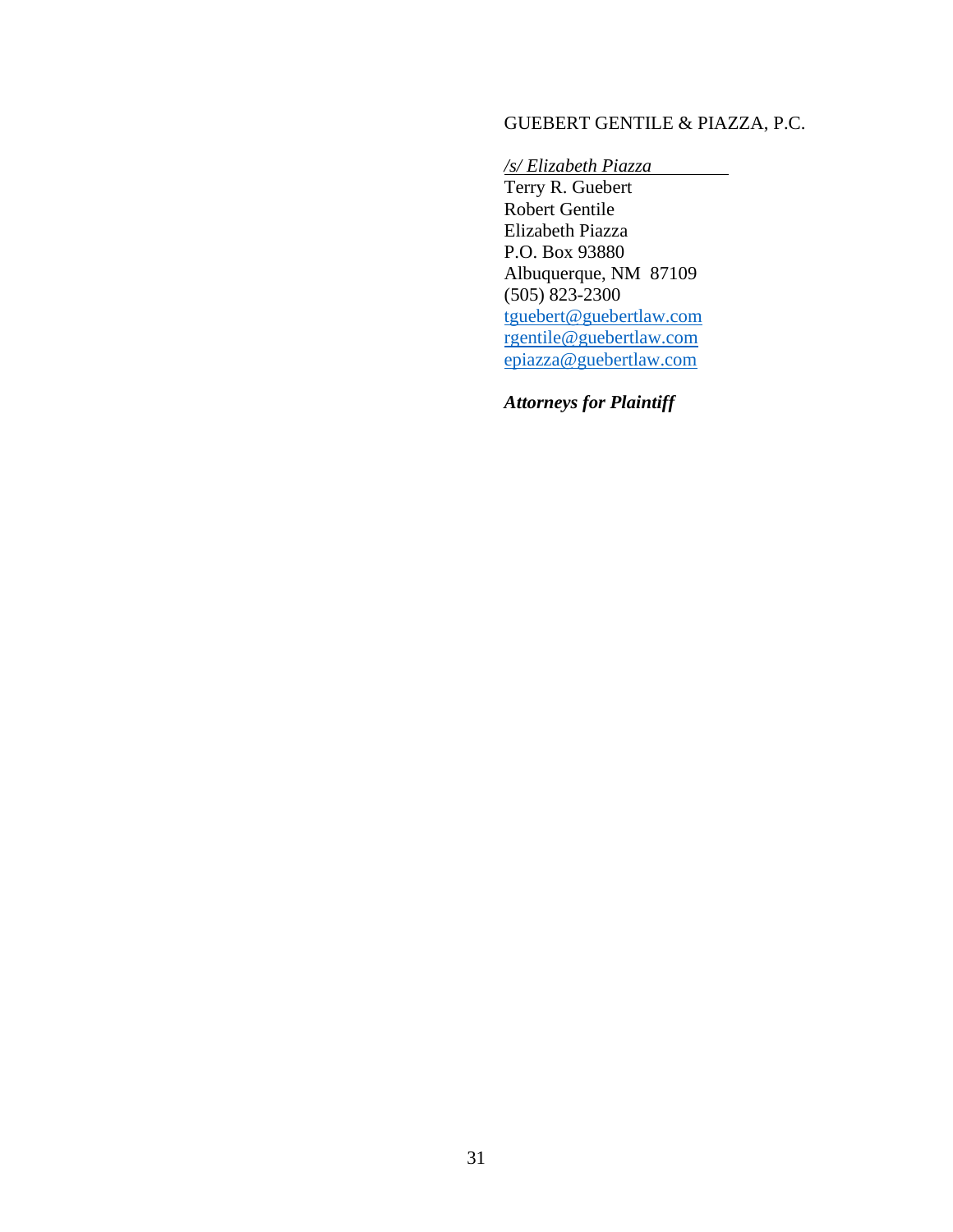# **COLLINS & COLLINS, P.C.**

Attorneys at Law P. O. Box 506 Albuquerque, NM 87103 Telephone: (505) 242-5958 Fax (505) 242-5968

March 17, 2021

*Via Fax only to (505) 827-8533 Via Fax only to (505) 827-2969* Mr. Brian Fitzgerald **Risk Management Claims Bureau** General Counsel **Counsel Counsel** P.O. Box 6850 New Mexico Corrections Department Santa Fe, NM 87502 P. O. Box 27116 Santa Fe, NM 87502-0116

| Re: | Subject:                  | Jonathan Ayala (NMCD 83504)                                 |
|-----|---------------------------|-------------------------------------------------------------|
|     | <b>Date of Incident:</b>  | On or about January 7, 2021                                 |
|     | <b>Location:</b>          | Guadalupe County Correctional Facility (GCCF)               |
|     | <b>Violations of Law:</b> | Deliberate Indifference to the Health and Safety of Subject |

Gentlemen\Mesdames:

This letter is intended to provide written notice to the above captioned parties under the Tort Claims Act, NMSA 1978, §§ 41-4-1 to –4-27 regarding the actions and inactions of the Guadalupe County Correctional Facility (GCCF) its employees, staff contractors and other agents in their negligence and deliberate indifference to the health of Jonathan Ayala.

# **Please accept this of Notice of Claims for medical malpractice and related claims against both NMCD and its medical provider, Wexford.**

## **Facts:**

The facts as we understand them now are as follows. Mr. Jonathan Ayala is currently in the Intensive Care Unit (ICU) at the University of New Mexico Hospital in Albuquerque upon transfer from the Guadalupe County Correctional Facility. He was apparently admitted on or about January 7, 2021 with a massive level of infection. Mr. Ayala's mother, Jackline Ortiz, was not notified by prison administrative personnel and was unaware that her son had been admitted to the hospital until a physician from UNMH contacted her on or about March 3, 2021 to seek her consent to heart surgery for Mr. Ayala. Ms. Ortiz reports that the physician advised her that he was suffering from severe infection and organ failure related thereto. Mr. Ayala remains in the ICU at UNMH.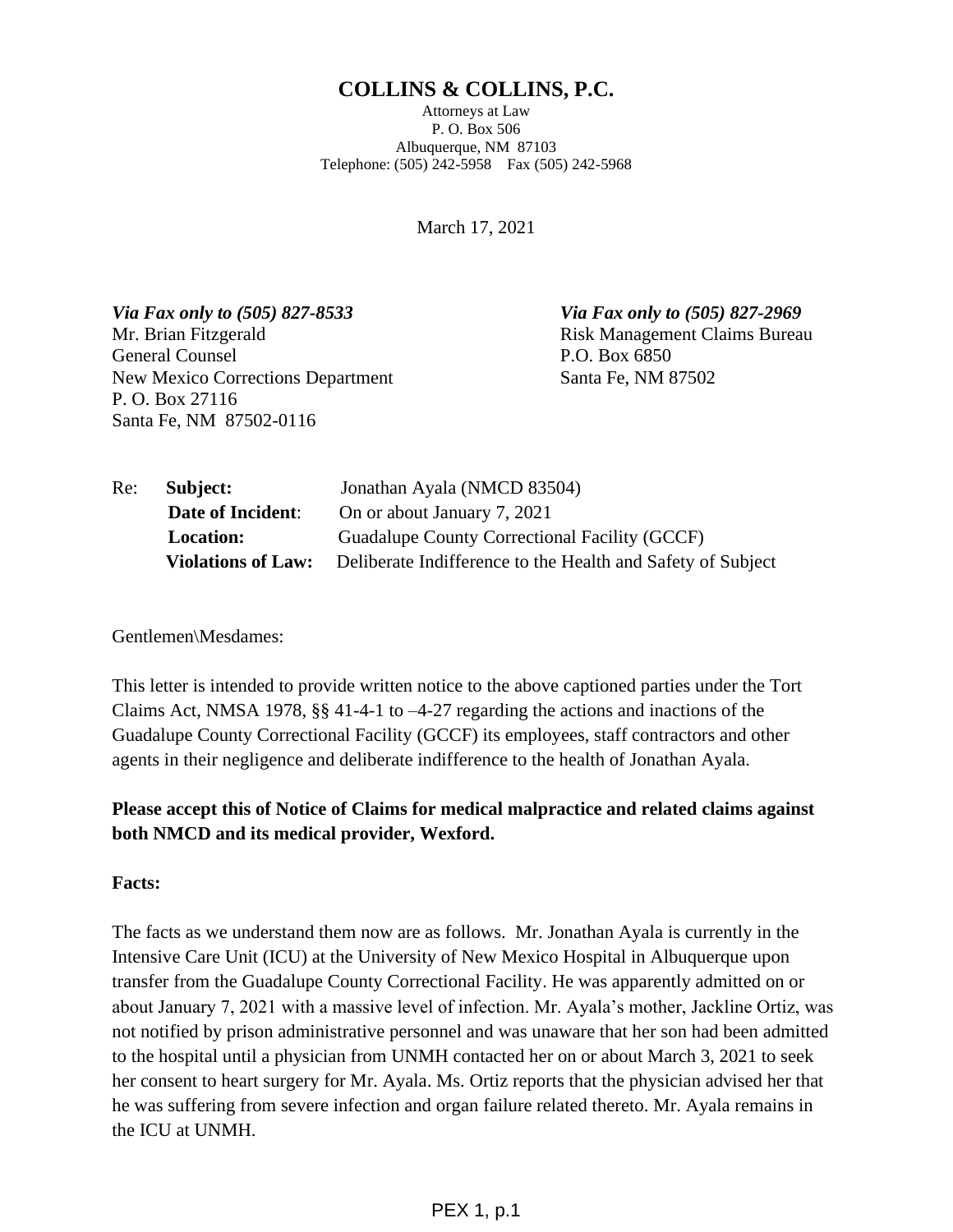March 17, 2021 Jonathan Ayala Page 2

## **Preservation of Evidence:**

Under sanction of spoliation of evidence, please preserve all documents and communications related to the medical care of Mr. Jonathan Ayala including:

- 1. All medical records, sick call slips, medical grievances, photographs, videos, investigative files, communications, audit trails, audit log files, reports or any other documents and evidence.
- 2. All communications of whatsoever kind related to Mr. Ayala the #1 above and his medical care generally to include mail, emails, text, electronic messaging, voicemails, memoranda, or other communications related to the medical care of Mr. Ayala.
- 3. His complete, unredacted inmate file including all disciplinary records and a full location history.
- 4. All recorded phone calls, incoming or outgoing, to which Mr. Jonathan Ayala was a party made at any time prior to today's date.

Please also preserve all of the items in #1 and #2 above in the original electronic format in which they are entered, created, stored, maintained and archived.

Thank you for your consideration of this matter.

Sincerely,

COLLINS & COLLINS, P.C.

*/s/Parrish Collins*

Parrish Collins

PC/gtg

cc: Robert Gentile David Ketai Julia Purdy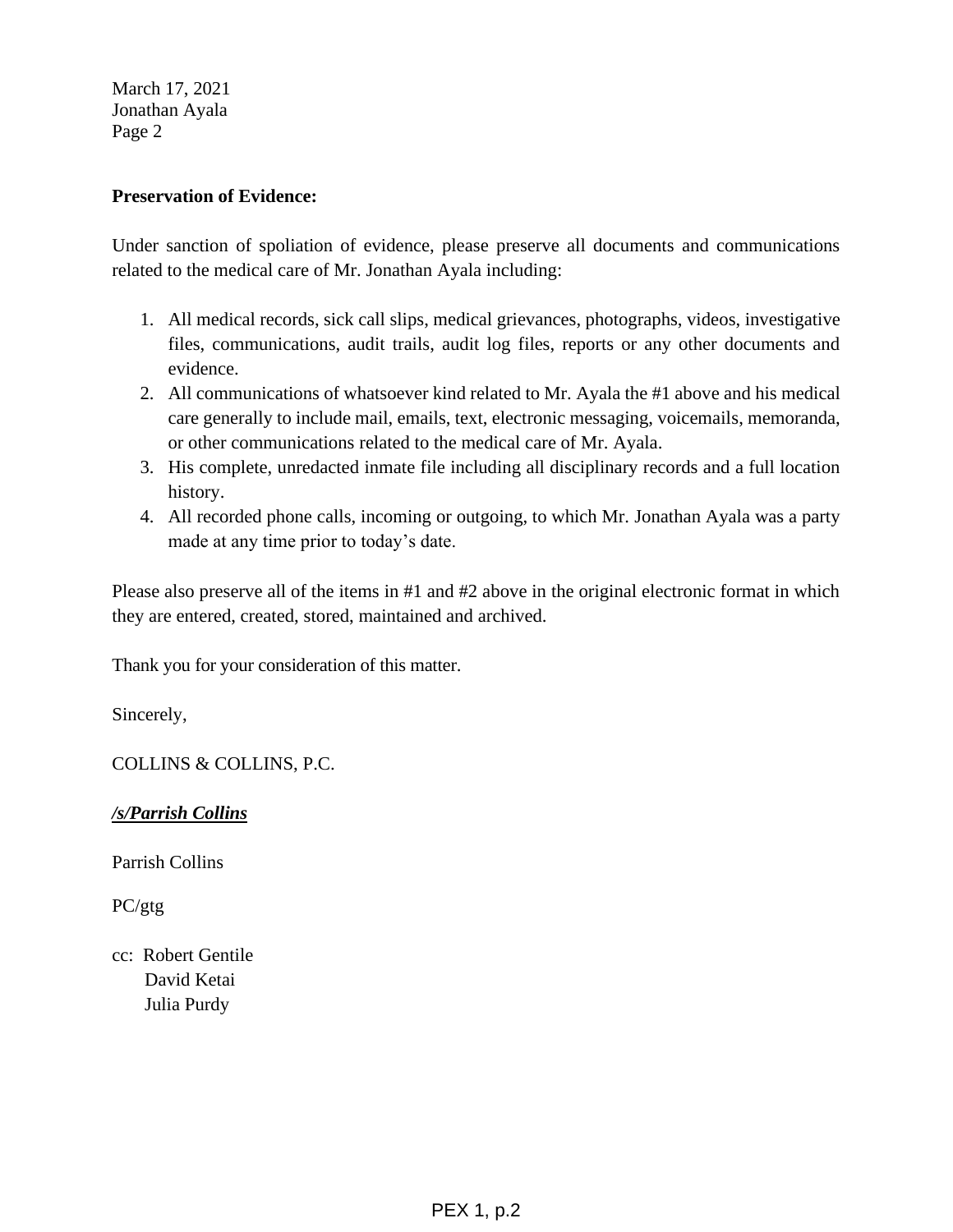-----Original Message----- From: ccapcscans@gmail.com <ccapcscans@gmail.com> Sent: Wednesday, March 17, 2021 12:48 PM To: Guy Gambill <guy@collinsattorneys.com> Subject: TASKalfa 3212i Job end report mail

Job No.: 015261 Result: OK End Time: Wed 17 Mar 2021 12:48:15 File Name: 3.17.21 - TCN with Spoliation and DIL.pdf Category: Sending Jobs

Result Job Type Address

----------------------------------------------------------------

OK FAX 5058272969

Thanks,

-----Original Message----- From: ccapcscans@gmail.com <ccapcscans@gmail.com> Sent: Wednesday, March 17, 2021 12:47 PM To: Guy Gambill <guy@collinsattorneys.com> Subject: TASKalfa 3212i Job end report mail

Job No.: 015260 Result: OK End Time: Wed 17 Mar 2021 12:47:02 File Name: 3.17.21 - TCN with Spoliation and DIL.pdf Category: Sending Jobs

Result Job Type Address

----------------------------------------------------------------

OK FAX 5058278533

Thanks,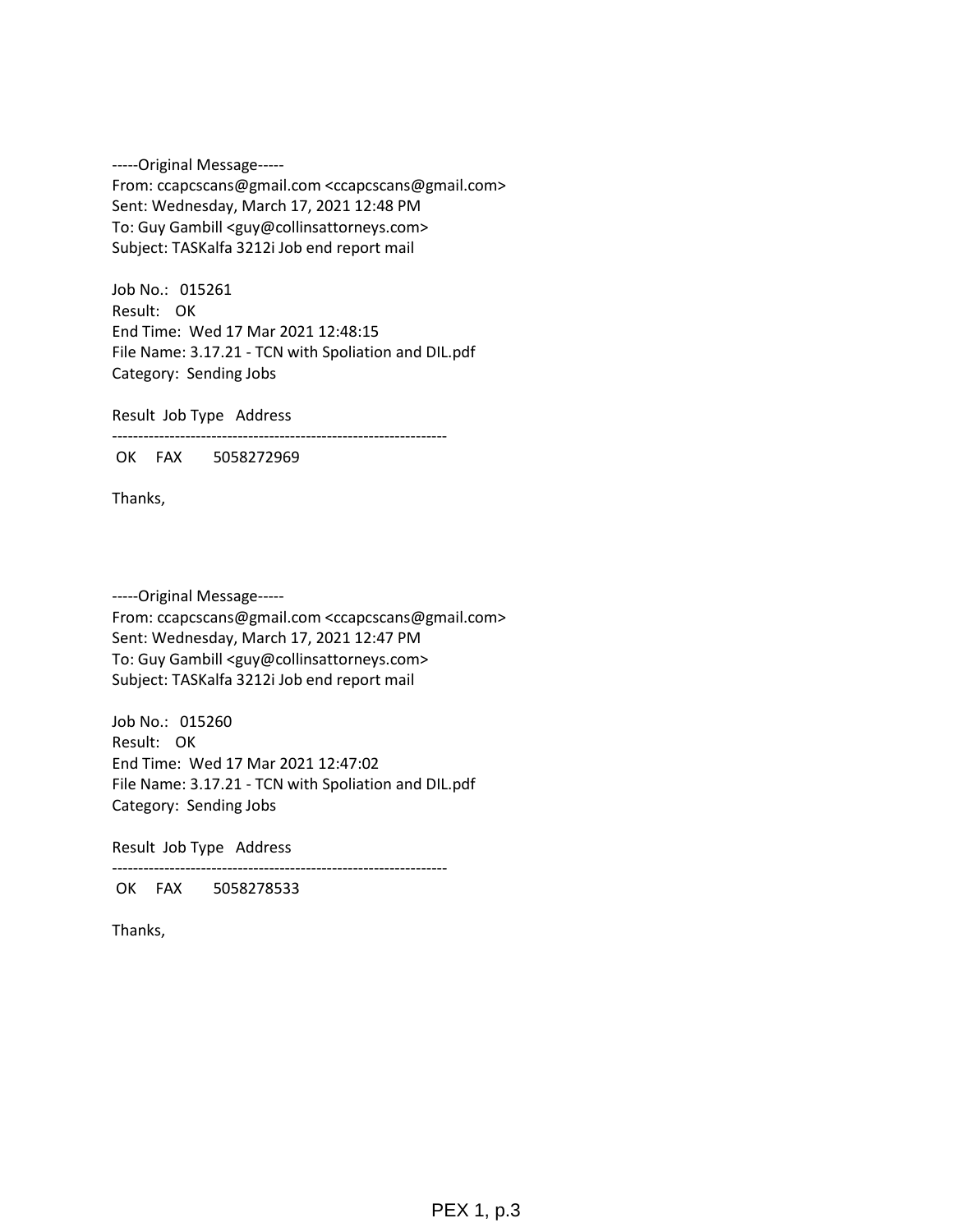## **COLLINS & COLLINS, P.C.**

Attorneys at Law P. O. Box 506 Albuquerque, NM 87103 Telephone: (505) 242-5958 Fax (505) 242-5968

July 7, 2021

*Via Fax only to (505)-827-8533 Via Fax only to (505)-827-2969* Mr. Brian Fitzgerald **Risk Management Claims Bureau** General Counsel **Counsel Counsel** P.O. Box 6850 New Mexico Corrections Department Santa Fe, NM 87502 P. O. Box 27116 Santa Fe, NM 87502-0116

Santa Fe NM 87502-0116 Santa Fe, NM 87501

*Via Fax only to (505)-827-8533 Via Fax only to (505)-476-2226* Secretary Alisha Tafoya-Lucero Governor Michelle Lujan-Grisham P.O. Box 27116 490 Old Santa Fe Trail, Room 400

| Re: | Subject:                  | Jonathan Ayala (NMCD 83504)                                 |  |
|-----|---------------------------|-------------------------------------------------------------|--|
|     | <b>Date of Incident:</b>  | July 6. $2021$ and on-going                                 |  |
|     | <b>Location:</b>          | Northwest New Mexico Correctional Facility (NWNMCF)         |  |
|     | <b>Violations of Law:</b> | Deliberate Indifference to the Health and Safety of Subject |  |

Gentlemen\Mesdames:

This letter is intended to provide written notice to the above captioned parties under the Tort Claims Act, NMSA 1978, §§ 41-4-1 to –4-27 regarding the actions and inactions of the Guadalupe County Correctional Facility (GCCF) its employees, staff contractors and other agents in their negligence and deliberate indifference to the health of Jonathan Ayala.

**Please accept this of Notice of Claims for medical malpractice and related claims against both NMCD and its medical provider, Wexford.**

## **Facts:**

Mr. Ayala recently suffered life-threatening endocarditis which resulted in a coma and many weeks of hospitalization. He was housed at the LTCU since release from the hospital until his recent transfer to NWNMCF. Since his transfer to NWNMCF, he has been experiencing severe chest pain. He has submitted numerous sick calls requesting a referral to a heart specialist which has been repeatedly denied. Failure to refer him to heart specialist is deliberate indifference to his serious medical needs. It is particularly egregious, in light of the fact that the recklessness and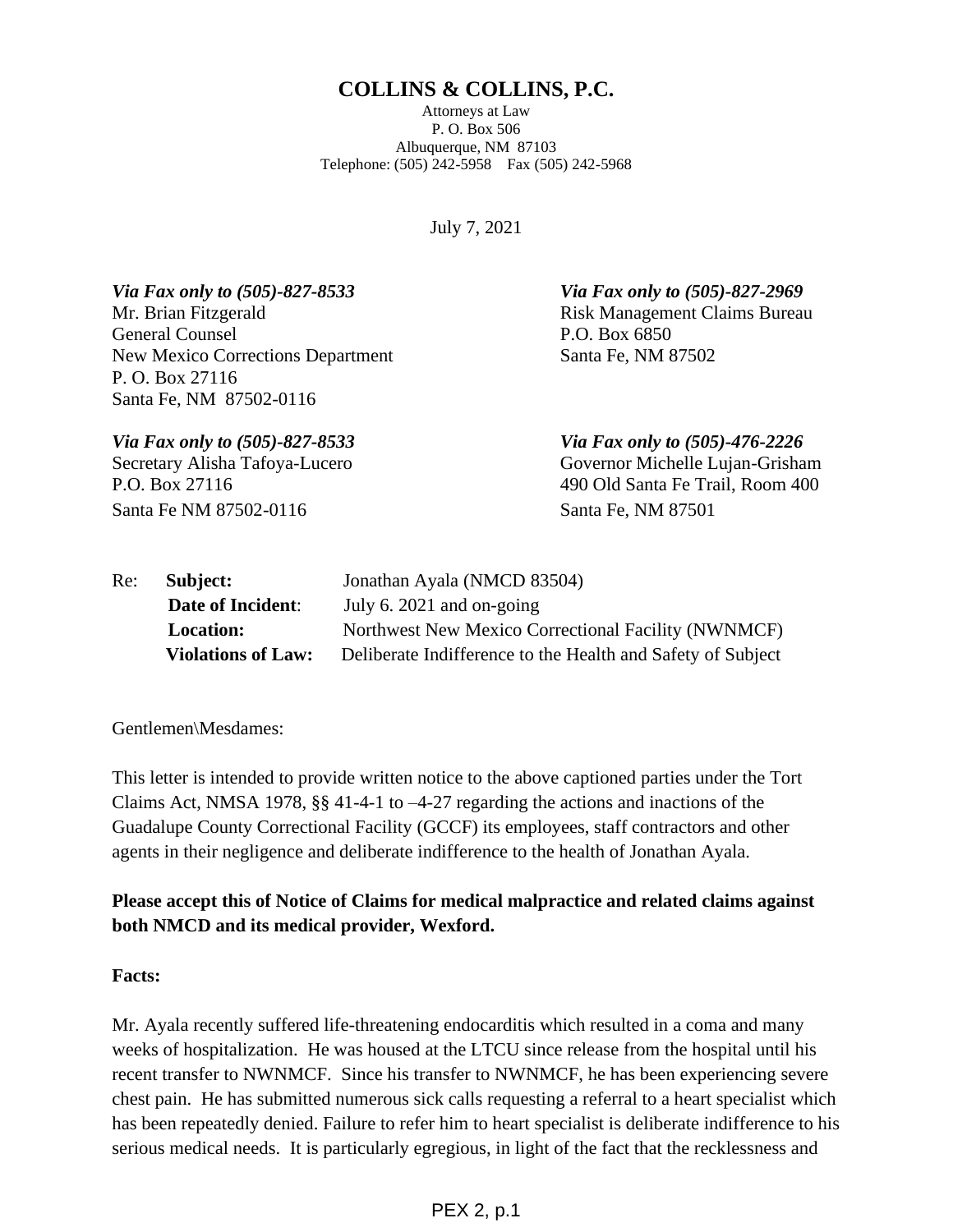July 7, 2021 Jonathan Ayala Page 2

deliberate indifference of Wexford and NMCD is what led to his endocarditis and hospitalization in the first place. He filed an informal yesterday upon my instruction.

## **Preservation of Evidence:**

Under sanction of spoliation of evidence, please preserve all documents and communications related to the medical care of Mr. Jonathan Ayala including:

- 1. Any and all log files for the duration of Mr. Ayala's incarceration at the NWNMCF.
- 2. The full and complete inmate file for Mr. Ayala.
- 3. All booking and intake documents for Mr. Ayala.
- 4. All medical records obtained or otherwise received for Mr. Ayala.
- 5. All requests by NWNMCF its staff, agents, or contractors, for Mr. Ayala's medical records from any outside medical providers.
- 6. All correctional officer daily logs for the duration of Mr. Ayala's incarceration at the NWNMCF.
- 7. All cell check logs for checks on Mr. Ayala for the duration of incarceration at the NWNMCF.
- 8. All other video and audio recordings related to the subject:
- 9. All recorded calls involving Mr. Ayala as a party to the call.
- 10. Any other "Writings, Records and Photographs" as defined under Rule 11-1001 of the New Mexico Rules of Evidence:

a. A "writing" consists of letters, words, numbers, or their equivalent set down in any form. b. "recording" consists of letters, words, numbers, or their equivalent recorded in any manner.

c. "photograph" means a photographic image or its equivalent stored in any form.

11. Any paper or electronic files and other data generated by and/or stored on your computers and storage media (e.g., hard disks, floppy disks, backup tapes), or any other electronic data, such as voice mail in connection with the subject incident. All electronic

# PEX 2, p.2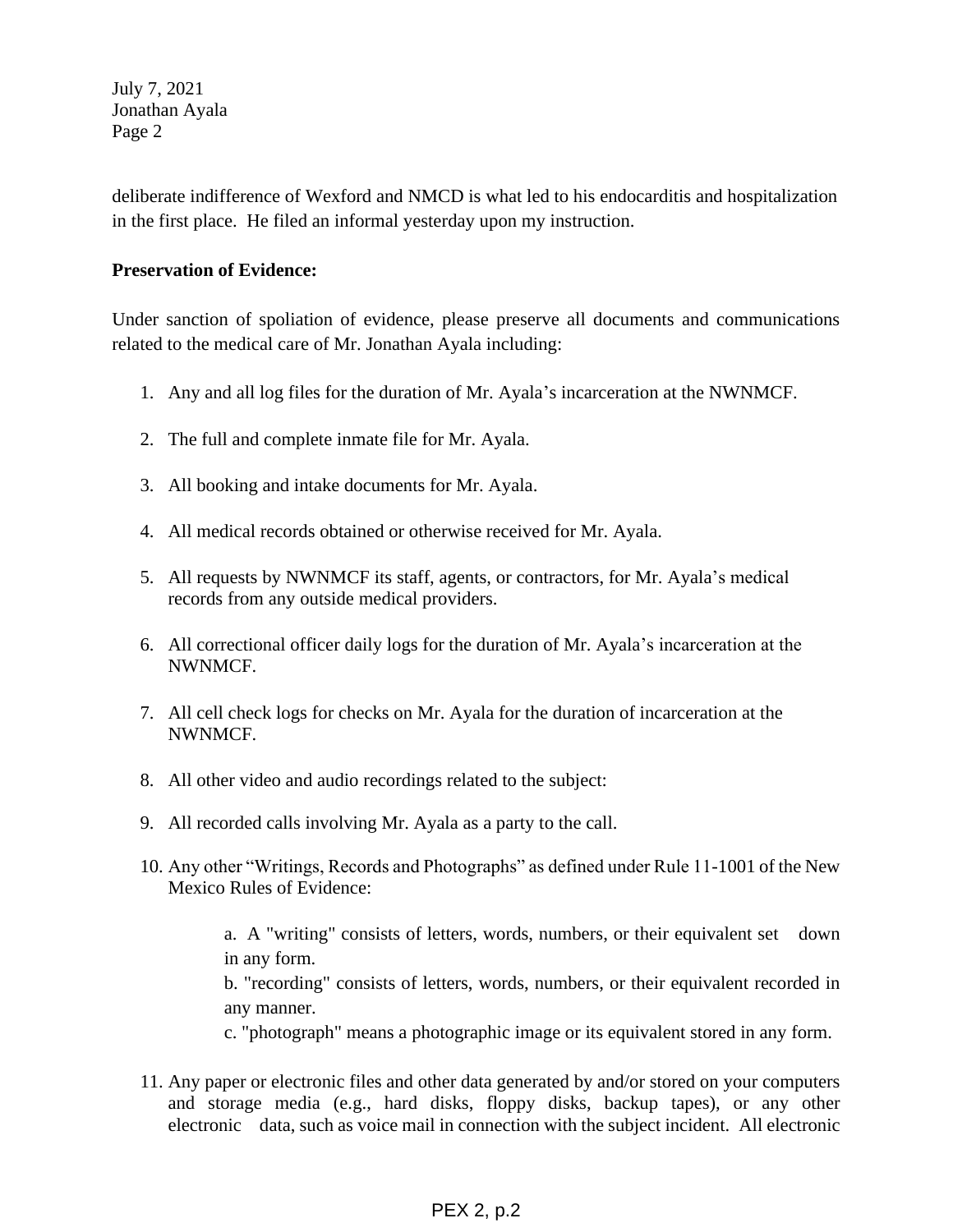records must be maintained and preserved even if there are hard copy printouts of said records.

12. All written notes, recordings, meeting minutes, written correspondence of any kind, witness interviews, witness statements, reports to regulatory authorities and any other writing related to or associated with Mr. Ayala.

Please, also preserve all of the items in #1 and #2 above in the original electronic format in which they are entered, created, stored, maintained and archived.

Thank you for your consideration of this matter.

Sincerely,

COLLINS & COLLINS, P.C.

*/s/Parrish Collins*

Parrish Collins

PC/gtg

cc: Jim Reinhart, Wexford Health Sources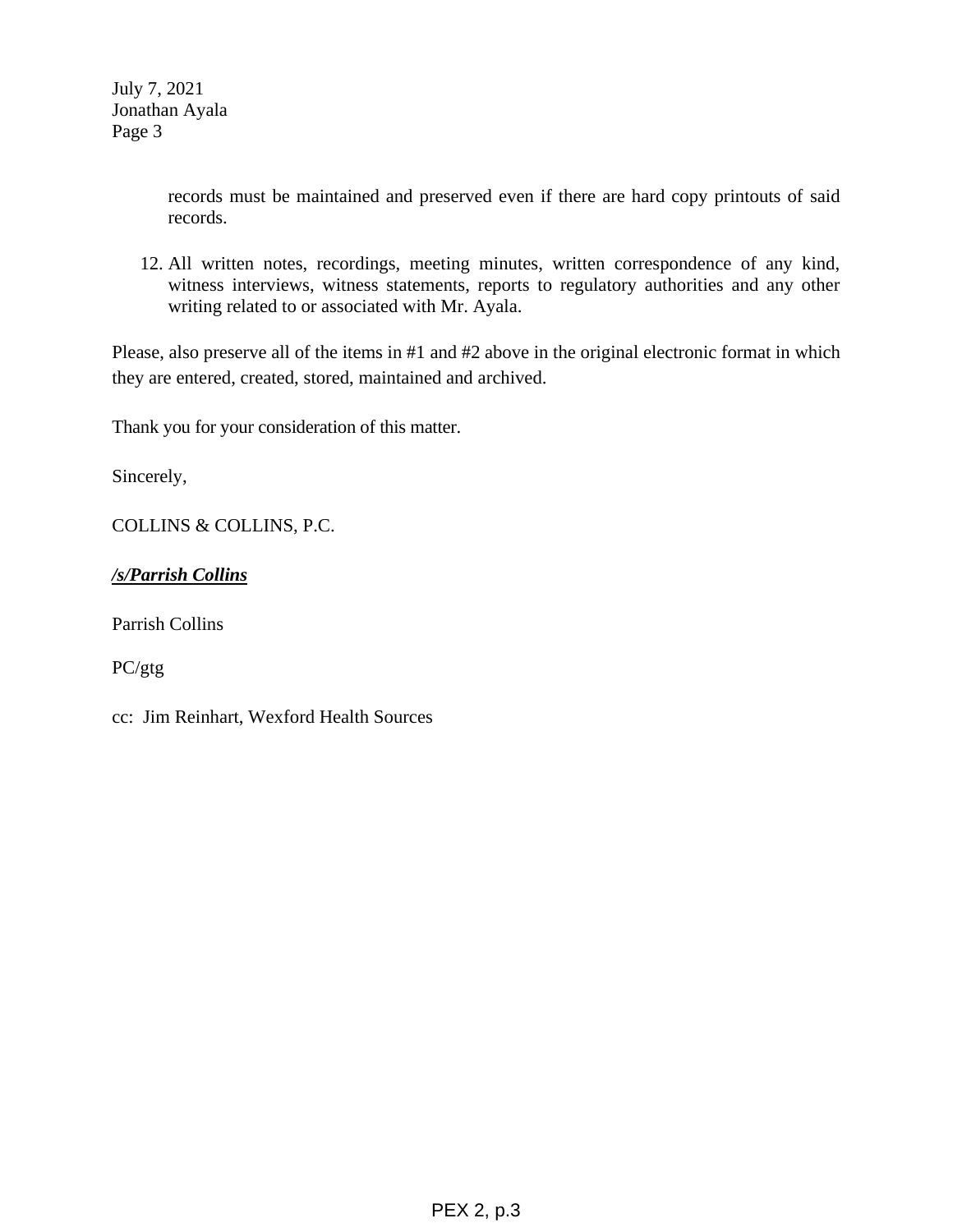-----Original Message----- From: ccapcscans@gmail.com <ccapcscans@gmail.com> Sent: Wednesday, July 7, 2021 4:13 PM To: Guy Gambill <guy@collinsattorneys.com> Subject: TASKalfa 3212i Job end report mail

Job No.: 017368 Result: OK End Time: Wed 07 Jul 2021 16:12:35 File Name: 7.7.21 - TCN with Spoliation and DIL.pdf Category: Sending Jobs

Result Job Type Address

----------------------------------------------------------------

OK FAX 5058278533

Thanks,

-----Original Message----- From: ccapcscans@gmail.com <ccapcscans@gmail.com> Sent: Wednesday, July 7, 2021 4:12 PM To: Guy Gambill <guy@collinsattorneys.com> Subject: TASKalfa 3212i Job end report mail

Job No.: 017367 Result: OK End Time: Wed 07 Jul 2021 16:11:31 File Name: 7.7.21 - TCN with Spoliation and DIL.pdf Category: Sending Jobs

Result Job Type Address

----------------------------------------------------------------

OK FAX 5054762226

Thanks,

-----Original Message----- From: ccapcscans@gmail.com <ccapcscans@gmail.com> Sent: Wednesday, July 7, 2021 4:10 PM